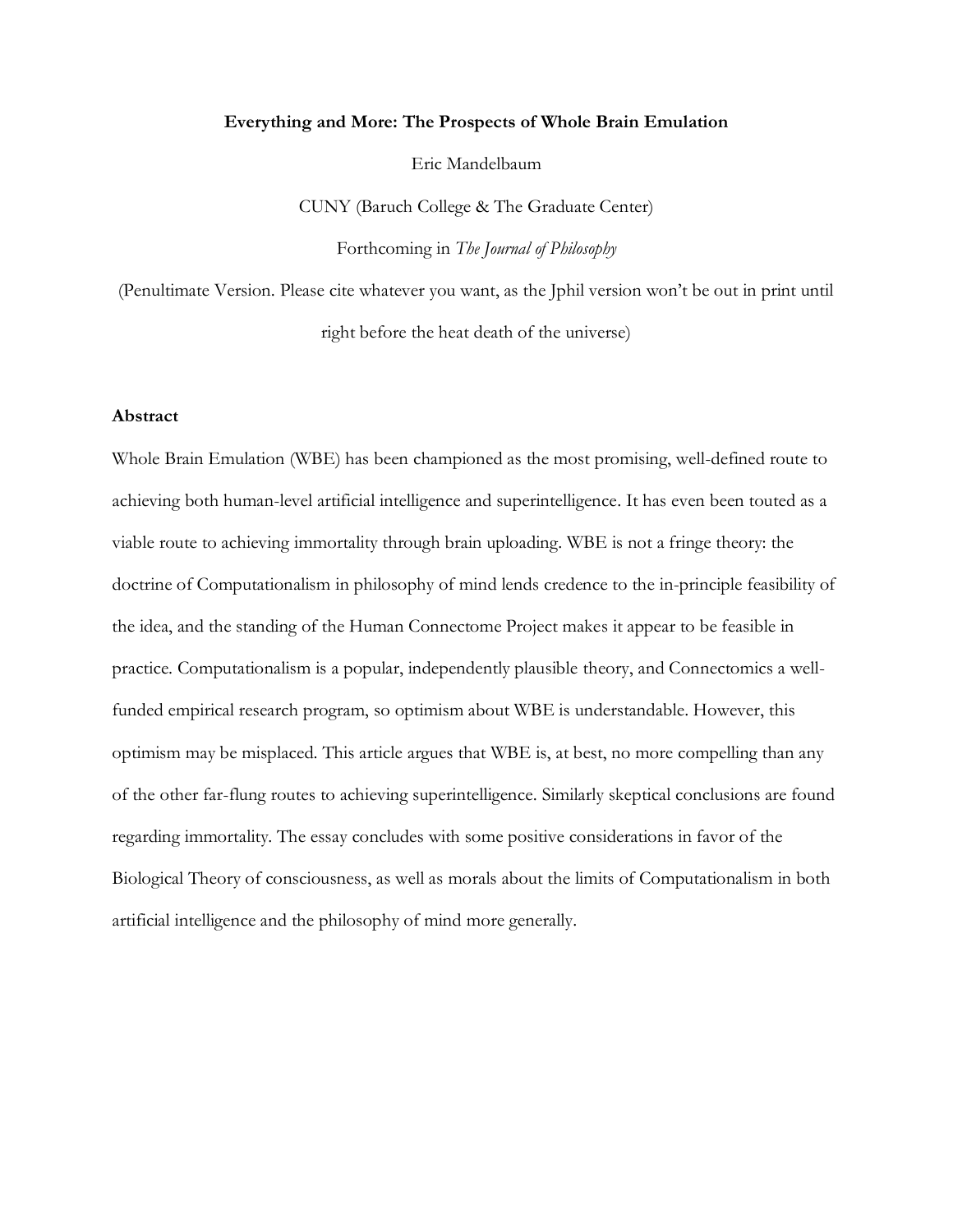## **The Promise of Whole Brain Emulation**

Whole Brain Emulation (WBE) has been proposed as the most promising avenue for creating human-level artificial intelligence, creating superintelligence, and even for achieving immortality.<sup>1</sup> The basic goal behind WBE is to create a software model of one's mind which could then be uploaded to a storage system. The resulting software model could then be downloaded to new hardware, and the uploaded model can, so the idea goes, be used to recreate a functional isomorph of the original brain from which it was copied. Doing so would then, by hypothesis, replicate all the psychological features that were present in the original individual whose brain was copied.

What level of detail might be needed for an upload? *Prima facie*, all one would need is a "connectome."<sup>2</sup> A connectome is an anatomical wiring diagram that charts the connections between each neuron, giving us an overall wiring map of the brain. The idea is that by replicating a wiring diagram of one's brain, we would thereby replicate one's psychology.<sup>3</sup>

Connectomics and WBE are natural partners, and together they appear to offer tantalizing possibilities. Connectomics is a well-defined research program, one which is well underway: The

<sup>&</sup>lt;sup>1</sup> Sandberg, A., and Bostrom, N. 2008. Whole Brain Emulation: A Roadmap. Technical Report, 2008‐3, Future of Humanity Institute, Oxford University, Oxford.

<sup>&</sup>lt;sup>2</sup> Sporns, O., Tononi, G., and Kötter, R. 2005. The Human Connectome: A Structural Description of the Human Brain. *PLoS Computational Biology*, 1(4): 42.

<sup>3</sup> Seung, S. 2012. *Connectome*: *How the Brain's Wiring Makes Us Who We Are*. New York: Houghton Mifflin Harcourt.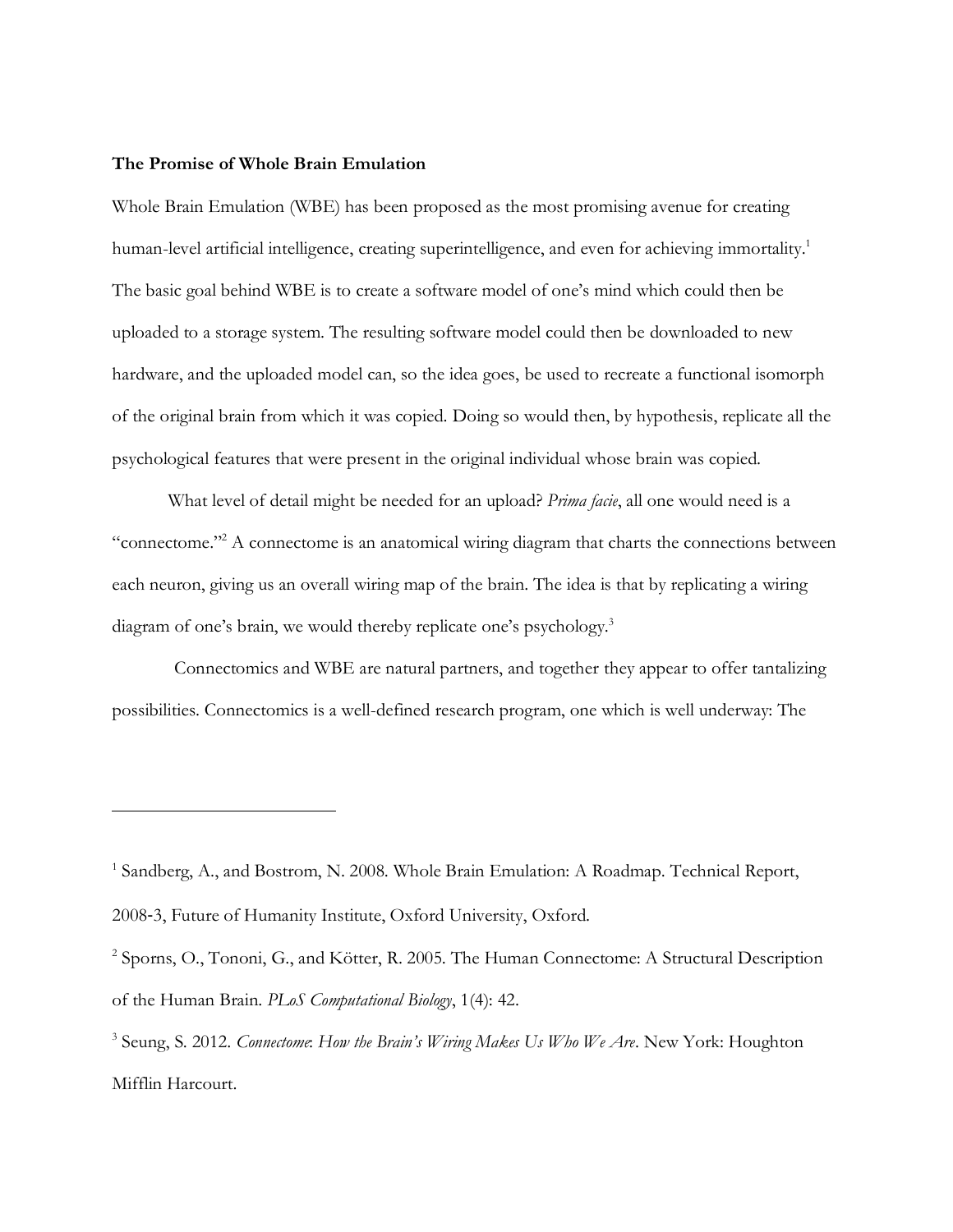Human Connectome Project is an interinstitutional, reputable, amply funded research project.<sup>4</sup> The success of the project could itself underwrite WBE, as the wiring diagram of the connectome may be thought to replicate the functional characteristics of one's brain. Consequently, WBE seems particularly well-placed among all transformative technologies as, crucially, it needn't rely on any conceptual breakthrough to ensure its success. <sup>5</sup> Here are Anders Sandberg and Nick Bostrom, two prominent futurists, on WBE's promise:

WBE represents a formidable engineering and research problem, yet one which appears to have a well-defined goal and could, it would seem, be achieved by extrapolations of current technology. This is unlike many other suggested radically transformative technologies like artificial intelligence where we do not have any clear metric of how far we are from success. 6

Sandberg and Bostrom suggest that WBE allows for a "clear metric" because we can understand how far we are from replicating a complete brain's wiring diagrams. In this way WBE stands alone as the only route to superintelligence that we currently appear to understand, at least in broad strokes. Moreover, we have made progress on this front, with some simple species' connectomes already mapped (e.g., *C Elegans'* connectome was mapped over thirty years ago).<sup>7</sup>

6 Sandberg, A., and Bostrom, N. 2008, p8.

<sup>&</sup>lt;sup>4</sup> See<http://www.humanconnectomeproject.org/> for details.

<sup>&</sup>lt;sup>5</sup> This claim assumes that we wouldn't conceptual breakthroughs in neuroscience to understand the connectome.

<sup>7</sup> White, J., Southgate, E., Thomson, J., and Brenner, S. 1986. The Structure of the Nervous System of the Nematode Caenorhabditis Elegans. *Philosophical Transactions of the Royal Society London B Biological Sciences* 314(1165):1–340.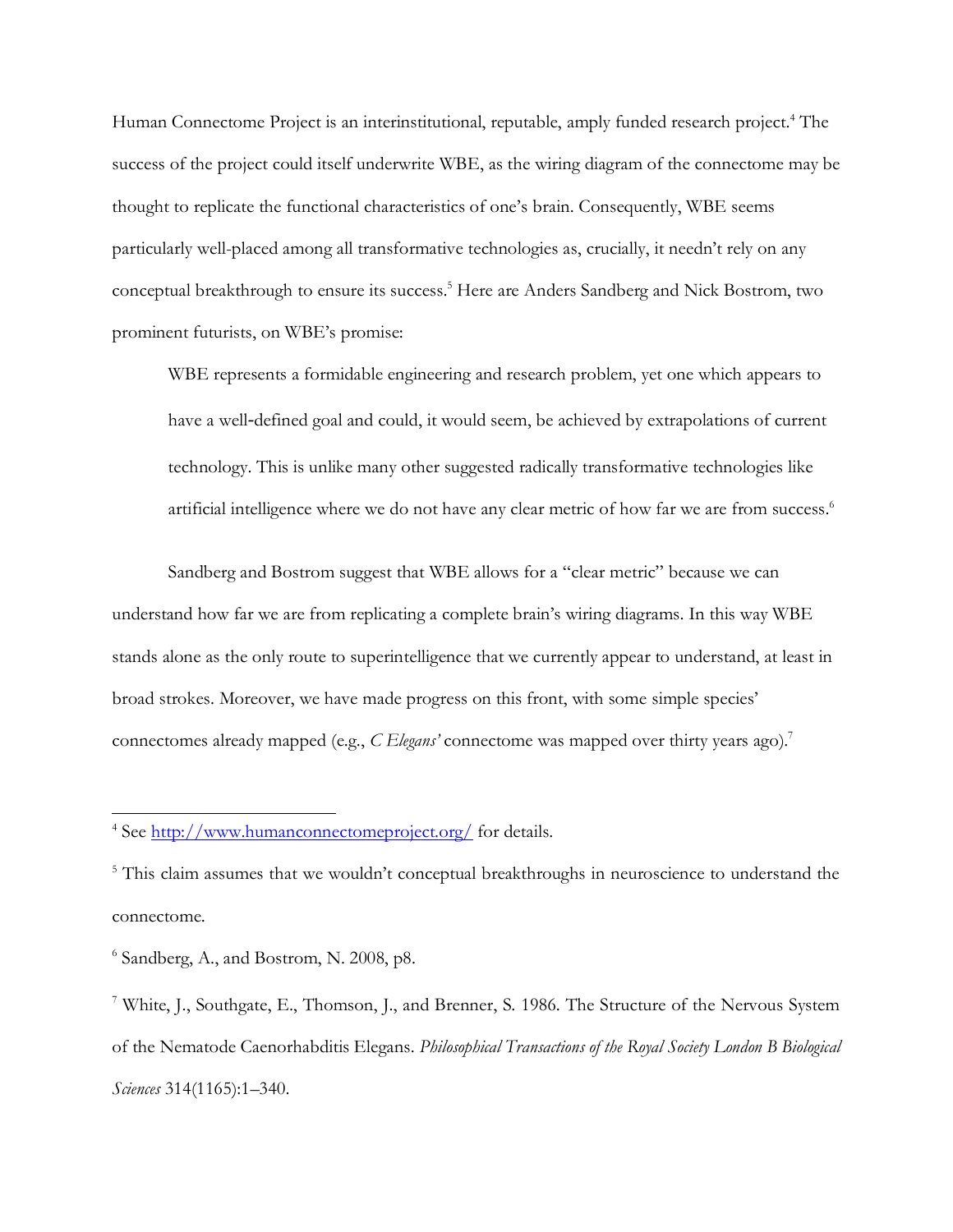At first blush, WBE seems tantalizing. Understanding the brain and mind is far too difficult a task to accomplish in any reasonable amount of time. WBE however, holds promise of being able to sidestep this worry: "A key assumption, characteristic of the WBE approach to AI, is nonorganicism: total understanding of the brain is not needed, just understanding of the component parts and their functional interactions" Sandberg 2013, p257).<sup>8</sup> WBE holds out hope that we can emulate the brain's functional apparatus without understanding (e.g.,) how neural structure itself leads to intentionality, consciousness, or intelligence. Because of how successful Connectomics has been, Sandberg estimates a 50% confidence level in the proposition that WBE will arise by 2064.<sup>9</sup> Even the rosiest optimists amongst us would need to put the chances that we have achieved anywhere near full understanding of the brain, never mind the mind, by then as infinitesimal. Thus, WBE seems much more promising than, say, creating complete models of the mind based on understanding everything about our disparate mental faculties and capacities (e.g., our characters, personalities, or ways of acquiring beliefs).

WBE is also tantalizing as it allows for the possibility of extremely lofty goals. If reproducing the connectome would reproduce the functional properties of the mapped brain, then WBE might hold the key for immortality. One's identity might be thought of as the totality of one's psychology—their personality, memories, emotions and the like. But the promise of WBE allows for other lofty goals besides immortality, as WBE seems like the clearest route to achieving

<sup>8</sup> Sandberg, A. 2013. Feasibility of Whole Brain Emulation. In Vincent C. Müller, ed., *Theory and Philosophy of Artificial Intelligence*, 251–264. Berlin: Springer.

<sup>9</sup> Sandberg, A. 2014. Monte Carlo Model of Brain Emulation Development. Future of Humanity Institute Working Paper, Oxford University*.*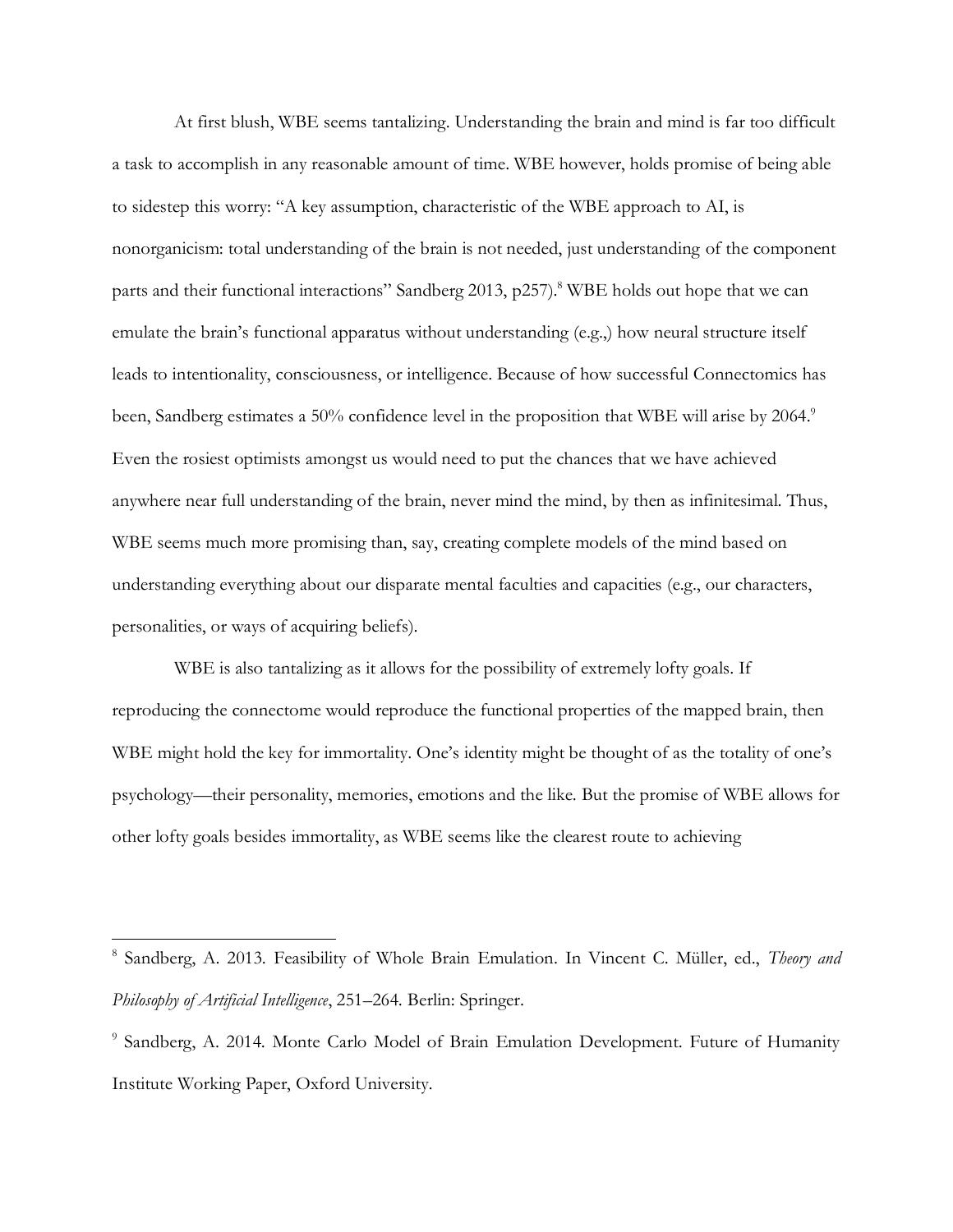superintelligence too.<sup>10</sup> WBE would allow for relatively cheap uploading and storage of human-level intelligence (which itself would constitute "weak superintelligence," human-level intelligence that can operate at much greater speeds).<sup>11</sup> As human capital is the central driver of economic growth, having large amounts of readily available human-level intelligences will make for enormous technological and societal enhancement. 12

Since few technologies hold the promise of such transformative ends as immortality and superintelligence, the question of the feasibility of WBE is pressing, even if one's a priori intuitions of the chances of achieving it are more pessimistic than Sandberg's. My goal in this paper is to provide that analysis. I argue that one should have a healthy skepticism as to the fecundity of WBE. Moreover, the problems with WBE are not specific to it—showing the problems inherent in WBE will illuminate fissures in the doctrine of Computationalism writ large.

# **Whole Mind Emulation**

I am interested in two questions: 1) would a connectome of a single mind suffice to instantiate a broad range of psychological features, features such as one's personality, character, intelligence, and

<sup>&</sup>lt;sup>10</sup> Superintelligence is generally glossed as intelligence that far exceeds human capacities in every domain (Bostrom 2010). It is unclear how much a system must exceed human intelligence in order to qualify as superintelligent.

<sup>11</sup> Bostrom, N. 2006. How Long before Superintelligence? *Linguistic and Philosophical Investigations* 5(1): 11–30.

<sup>12</sup> See Hanson, R. 2008. Economics of the Singularity. *IEEE Spectrum*, 37–42; Hanson, R. 1994. If Uploads Come First: The Crack of a Future Dawn. *Extropy* 6(2): 10–15; Hanson, R. 2016. *The age of Em: Work, love, and life when robots rule the Earth*. Oxford: Oxford University Press.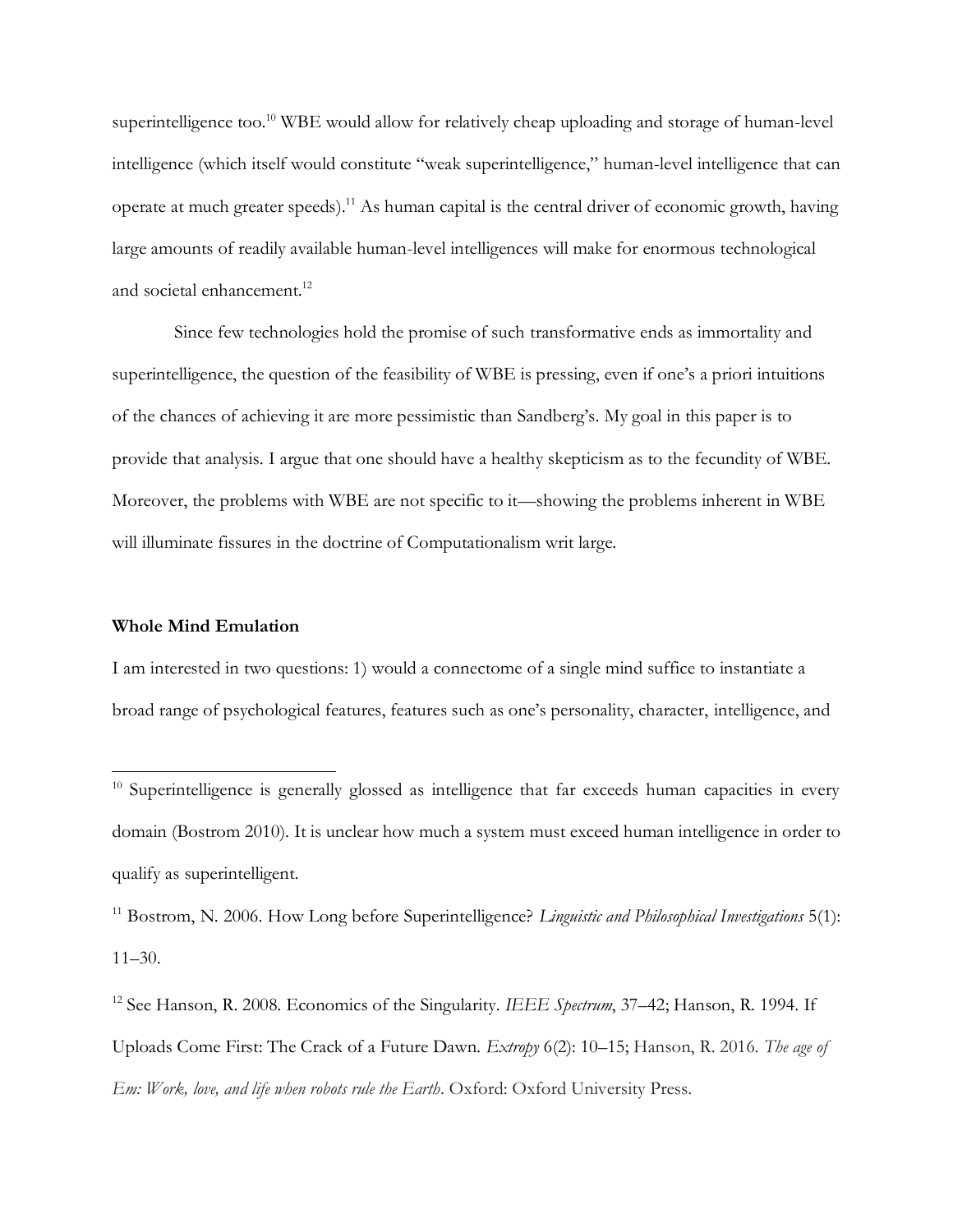phenomenology?; <sup>13</sup> and 2) assuming an affirmative response to the first question, would the connectome suffice for personal identity? Would the "software" to be uploaded ensure duplicating a given mind? Would uploading my connectome suffice for uploading *me*? 14

To put it in Sandberg and Bostrom's terms, assume a brain emulator is a piece of software. Our question is then whether brain emulation so understood would entail *mind emulation*—a model that is "detailed and correct enough to produce the phenomenological effects of a mind" *inter alia* (Sandberg and Bostrom 2008, p7).

WBE can be a success even if it could not preserve full personal identity. To be successful depends on one's aims: if a connectome sufficed for establishing propositional attitudes, then uploading a connectome could allow for creating artificial intelligence.<sup>15</sup> If this intelligence can be

<sup>14</sup> Or would uploading my connectome suffice for even uploading a token of the type that is me? See Schneider ibid. for discussion.

<sup>15</sup> Propositional attitudes perhaps aren't, strictly speaking, necessary for intelligence. Perhaps an agent could be intelligent without believing or desiring anything. And perhaps, strictly speaking, attitudes aren't sufficient either: maybe there could be a creature with beliefs and desires but no combinatorial apparatus for generating rational thought or behavior. That said, having full-blooded propositional attitudes seems to make intelligence likely.

<sup>&</sup>lt;sup>13</sup> A Connectome is a representation, so it may be better to speak of an instantiation of a connectome. For convenience I'll speak as if connectomes are instantiations as the distinction won't affect my argument moving forward. Similarly, when I speak of uploading connectomes, one may prefer to think about uploading instantiations of connectomes (see, chapter 8 of Schneider, S. 2019, *Artificial You* Princeton: Princeton University Press).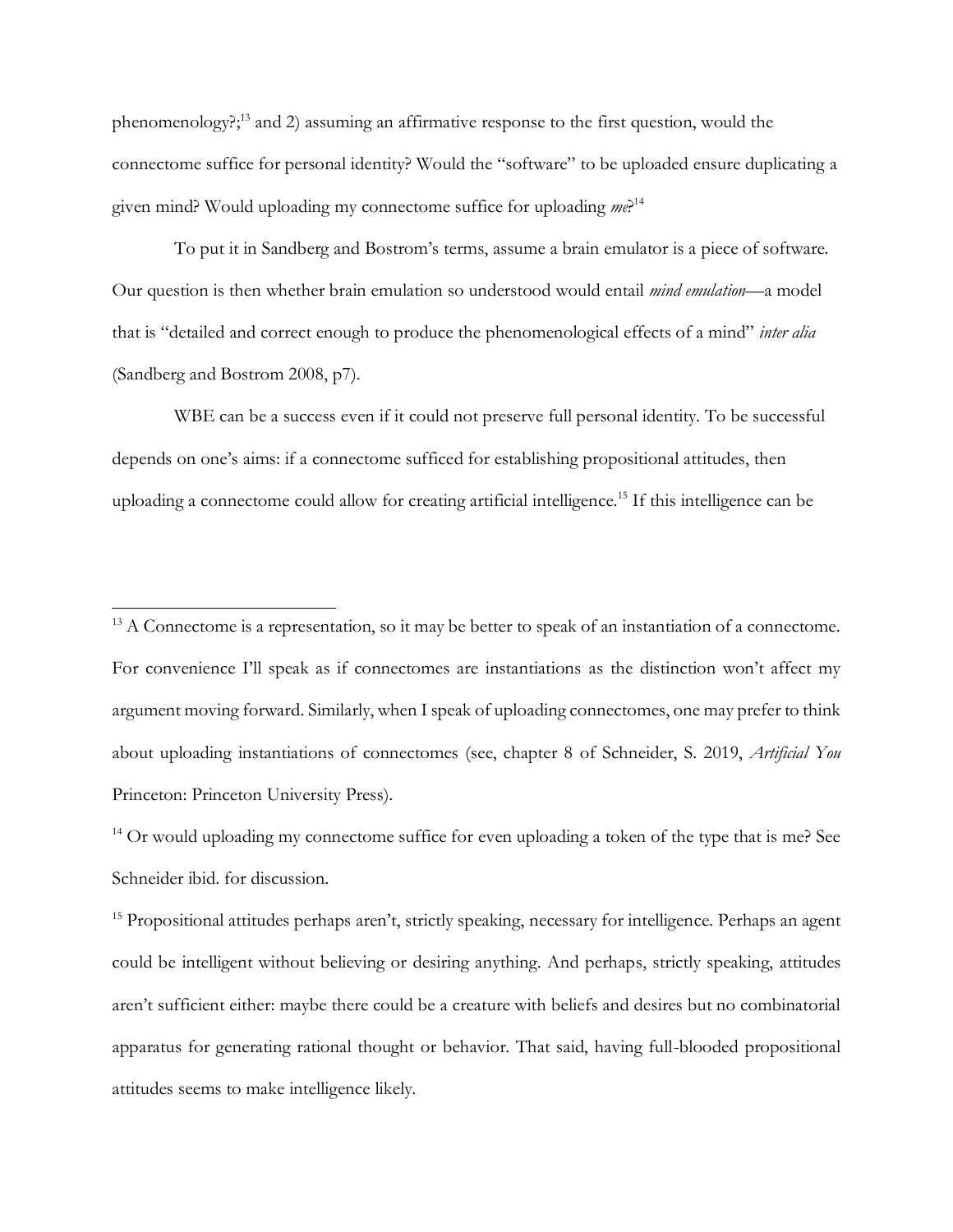harnessed, the WBE might serve as the catalyst for superintelligence, even if WBE could not ensure immortality.

# **Physicalism, Multiple Realizability, and WBE**

WBE seems *prima facie* feasible. It is a natural bedfellow of Computationalism, the idea that the mind is just a computer of sorts, where mental processes are understood as transformations of mental representations.<sup>16</sup> In a canonical formulation of computationalism, mental representations are taken to be symbols, and mental processes compute over the formal properties of the symbols.<sup>17</sup> Computationalism gains inspiration from the Church-Turing thesis which holds that any computable function can be computed by a Turing machine. Any software duplicate will be Turing machine equivalent. Unless one believes that the mind is somehow outside of the physical realm altogether then there should be no a priori restriction to the feasibility of WBE.

<sup>16</sup> Some may balk at just how close bedfellows these should be (e.g., Schneider 2019 which argues against the canonical reading of computationalism while still holding a broadly computationalist theory).

<sup>17</sup> See, e.g., Fodor, J. 1998. *Concepts: Where Cognitive Science Went Wrong*. Oxford: Oxford University Press; Block, N. 1995. "The Mind as the Software of the Brain," in D. Osherson, L. Gleitman, S. Kosslyn, E. Smith, and S. Sternberg, eds., *An Invitation to Cognitive Science.* New York: MIT Press. Of course, some other theorists that might be considered broadly computationalist—e.g., certain connectionists—would balk at discussions of symbolic computation. For a skeptical take on classical computationalist models see Schneider (ibid), and Schneider, S 2011. Language of Thought: A New Philosophical Direction. Cambridge: MIT Press.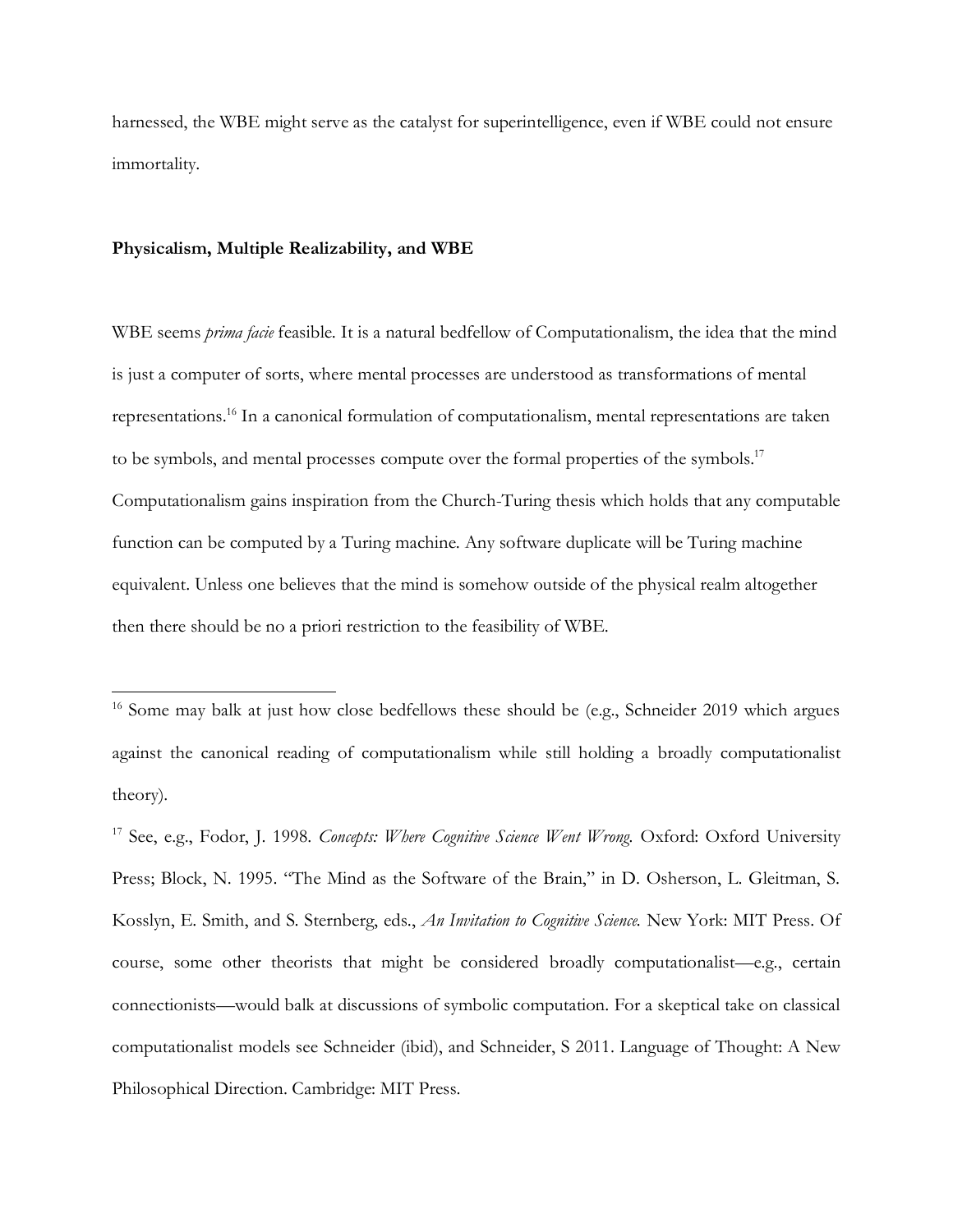To make the case as strong as possible for WBE, let us assume token physicalism in what follows so that the Church-Turing thesis holds over all neural events.<sup>18</sup> Given that, what are the roadblocks to WBE?

Sandberg and Bostrom write that WBE only requires that we find "a 1‐to‐1 model where all relevant properties of a system exist" (2008, p7). But what are the relevant properties of one's brain? This question is pressing. WBE relies on the idea that the end goal of computational neuroscience is to provide a neuroinformatic map of the brain. The detail of the map matters: if WBE requires a level of detail equivalent to molecule-for-molecule duplication, then it is far too information rich a plan to be feasible in the short term (where short term includes times as early as Sandberg's estimate of 2064). WBE proponents understand that they need to abide by "nonorganicism", and instead suggest that only a certain level of functional understanding should be necessary for WBE to be viable. For example, Sandberg writes, "For the current paper we will focus on simulations that attempt to achieve full functional equivalence – all relevant behavioral properties and internal causal links of the original system are replicated" (Sandberg 2013, p253). Part of this project entails modeling the interactions of "neurons and brain systems, and the emergent dynamics between them" (ibid., p252). But what are the *brain systems* referred to here? If they are merely wiring diagrams

<sup>18</sup> Token Physicalism itself might be too strong a thesis for some—many non-dualists, and most property dualists—seem to reject it. The a priori feasibility of WBE only needs a weaker thesis, something such as the mental supervening on the physical. Nevertheless, assuming token physicalism will not much matter above helping explication (and anyhow, will make the WBE proponent's case even stronger). For more on token Physicalism see Stoljar, J., "*Physicalism*", The Stanford Encyclopedia of Philosophy (Winter 2021 Edition), Edward N. Zalta (ed.), URL = < https://plato.stanford.edu/entries/physicalism/>.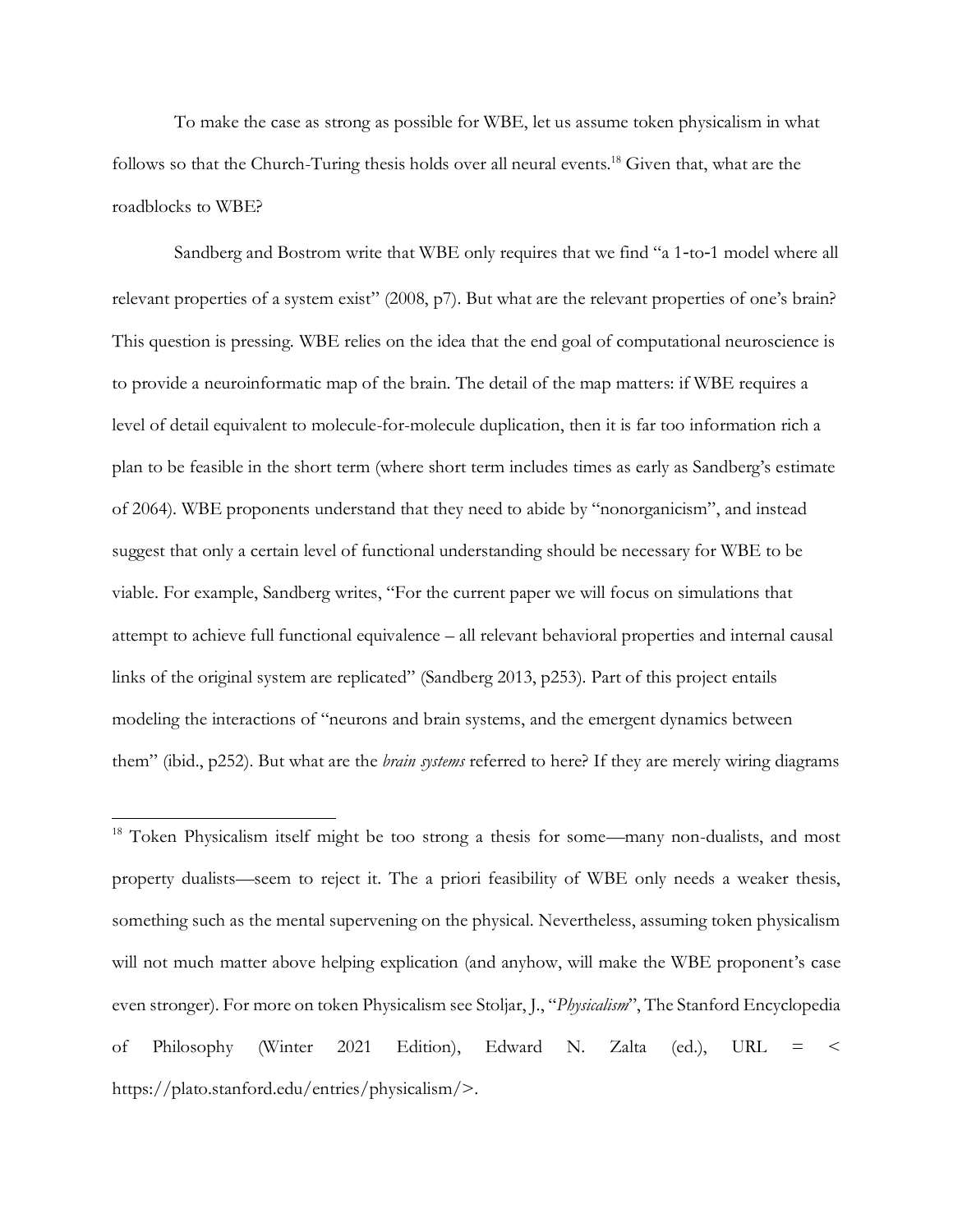between neurons, then although mapping out the connections is an extremely difficult engineering task, it nonetheless is one that seems feasible. However, if more than the connectome matters, if instead lower-level, finer grained details, such as ones that involve neurochemical elements, or other substances that correspond to our "hardware" are germane, then the road to emulation is much less clear. The problem in front of us is to identify whether there are relevant aspects of cognition broadly construed (phenomenology, intentionality, intelligence, and personality, at a minimum) that are not merely dictated by the connectome.

Would the connectome suffice for replicating functional competence? To answer affirmatively is to presuppose a version of machine Functionalism<sup>19</sup> as well as the Multiple Realizability thesis,<sup>20</sup> the idea that psychological properties can be realized from a wide array of structural properties.<sup>21</sup> Both views are closely related: Machine Functionalism dictates that all essential properties of the mind are functional (and not structural) properties;<sup>22</sup> that is, it assumes

<sup>20</sup> Fodor, J. 1974. Special Sciences (or: The Disunity of Science as a Working Hypothesis). *Synthese* 28(2): 97–115.

 $21$ <sup>21</sup> This is close to right, though there is a bit of slippage. The former thesis—whether the connectome would suffice for replicating functional competence—is about behavioral competence, whereas the latter—Machine Functionalism—is about the essence of the mind. All of those who answer the latter question affirmatively will do the same for the former, but some who answer the former affirmatively may be silent on the latter.

<sup>22</sup> Which properties count as structural—say, the fusiform gyrus, or an electron—depends on one's explanatory ends. Properties that look structural from one vantage point (e.g., the prefrontal cortex

<sup>19</sup> Putnam, H. 1975. The Nature of Mental States. In *Mind, Language, and Reality*. Cambridge: Cambridge University Press.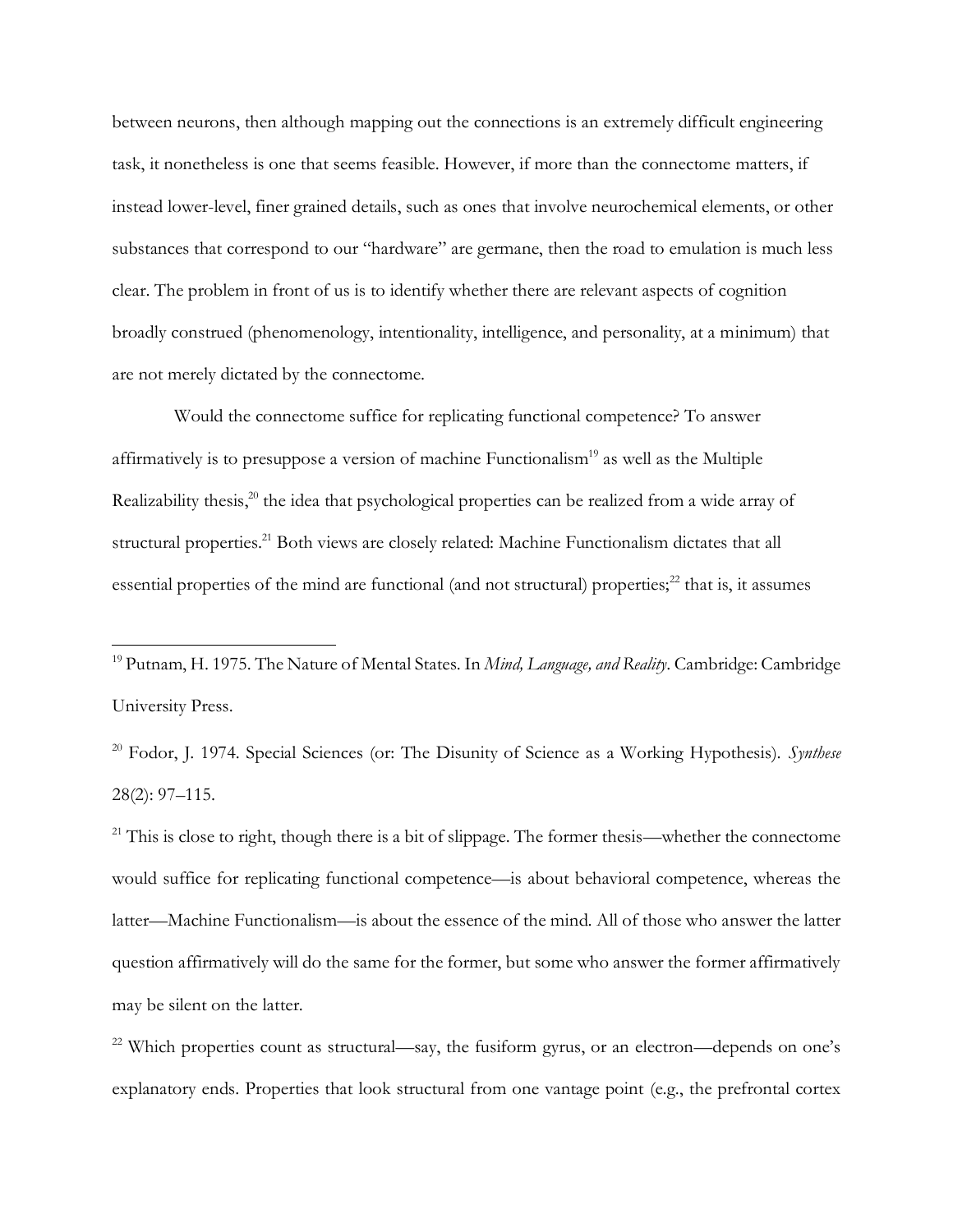that (e.g.,) to be a belief is to just be a mental state that serves a certain role, the role that belief generally serves.<sup>23</sup> This function is the essence of the mental state. As such, there is nothing in the essence of (e.g.,) belief that makes it seem as if it had to be realized by a particular substrate. In which case perhaps there could be intelligent creatures that had silicon "brains." If these creatures had beliefs, this would prove that belief is multiply realizable, since it could be realized in brains like ours or in heads filled with silicon.

### **Problems for Whole Brain Emulation**

Let us start with a seemingly pressing, though relatively easy, problem for the Multiple Realizability thesis: the embodied mind and extended mind theses. These theories hold that our minds extend beyond on our skulls, and not just because of (e.g.,) an externalist semantics that dictates that content is not only in the head. Proponents of the embodied mind posit that the body is integral to the functioning of the mind. Locomotion is interpreted as a central cognitive function, not one that is just useful for aiding in cognitive development but instead partially constitutive of cognition itself. Similarly, extended mind theorists claim that objects outside of one's body entirely—say one's cellphone—count as partially constitutive of one's cognitive apparatus.<sup>24</sup>

from the standpoint of intentional psychology) look functional from another (e.g., the prefrontal cortex from the standpoint of biochemistry). See Lycan, W. 1987. *Consciousness*, Cambridge: MIT Press. <sup>23</sup> Ironically, some of the biggest proponents of the Connectomics also hold that neural structure and function are closely related, resulting in a rather precarious dialectic position (see, e.g., Chen, B., Hall, D., and Chklovskii, D. 2006. Wiring Optimization Can Relate Neuronal Structure and Function. *Proceedings of the National Academy of Sciences* 103(12): 4723–4728).

<sup>24</sup> Clark, A., and Chalmers, D. 1998. The Extended Mind. *Analysis* 58(1): 7–19.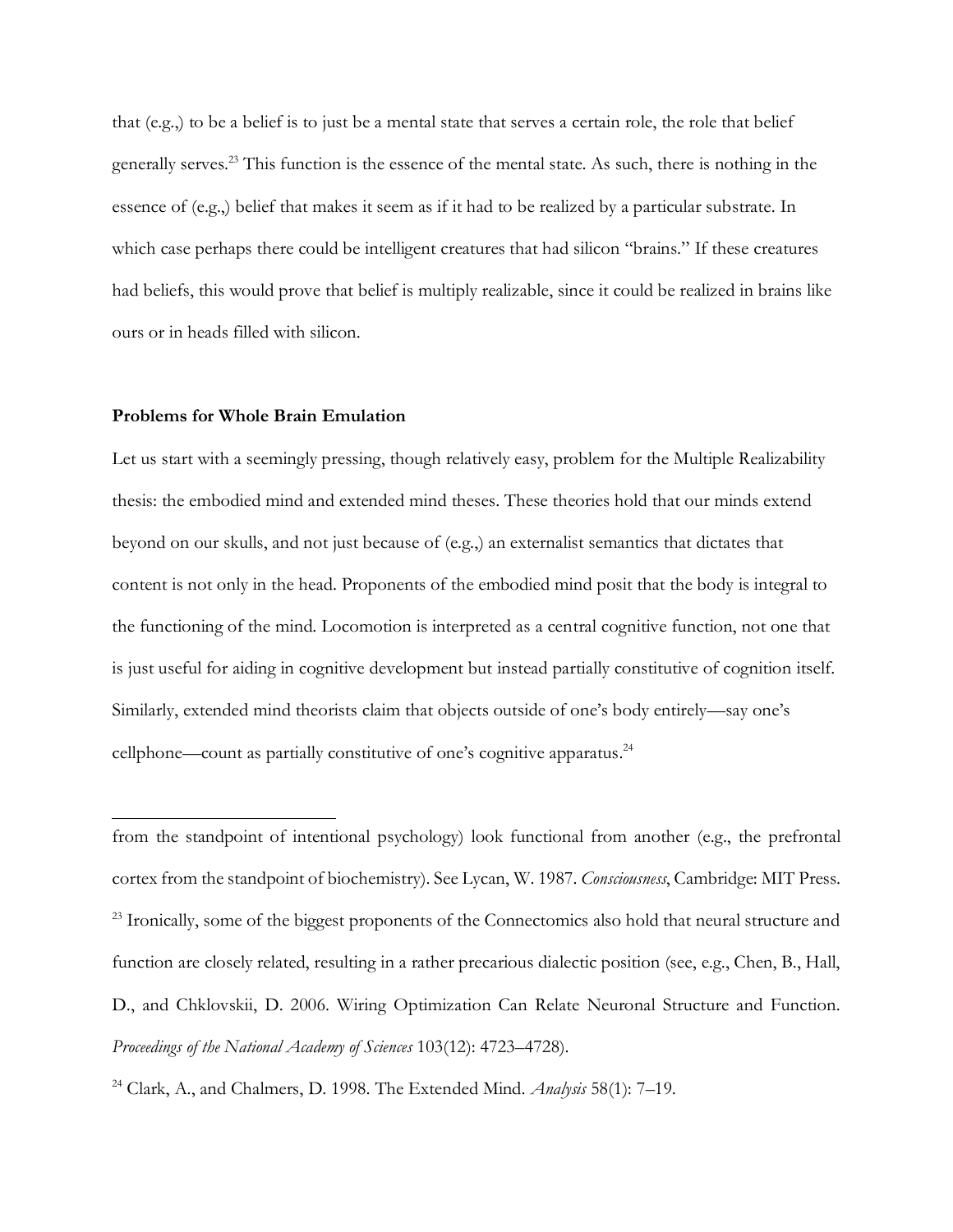Both the embodied and extended mind theses seem in tension with the Multiple Realizability thesis, which presupposes that one can just upload the cognitive software into any number of hardware realizers. But if embodied and extended cognition theorists are right, then there are real restrictions on the types of programs one could be uploaded into—for instance, a brain in a vat would not suffice for cognition.

Nonetheless, the embodied mind is not a deep obstacle for the feasibility of WBE. For one thing, the restrictions that would apply are, in the scheme of things, relatively trivial—they are not restrictions on the type of hardware that would be needed for uploads, but are instead restrictions on the type of environments the hardware would have to be embedded in. Adding the analogs of perceptual inputs and motor outputs, as well as some objects to interact with, is far less challenging than successfully reproducing an entire functional copy of a brain. In the case where we are envisioning that we can already do the latter, the former should be a small roadblock at best.

However, there is a more serious problem lurking, one that questions the scope of Functionalism in its entirety. Functionalism about mental states—beliefs, desires, hope, and the like—seems appealing because the functional role that each state plays seems essential to its character. For example, if you found a state that was not caused by perception, did not interact with motivational states to produce behavior, and did not serve as premises in inferences then it would be hard to see how it could count as a belief.<sup>25</sup> Though that functionalist intuition is reasonable enough, extending it to other states—say, phenomenological and motivational states—is a much more

<sup>&</sup>lt;sup>25</sup> Quilty-Dunn, J., and Mandelbaum, E. 2018. Against Dispositionalism: Belief in Cognitive Science. *Philosophical Studies* 175(9): 2353–2372.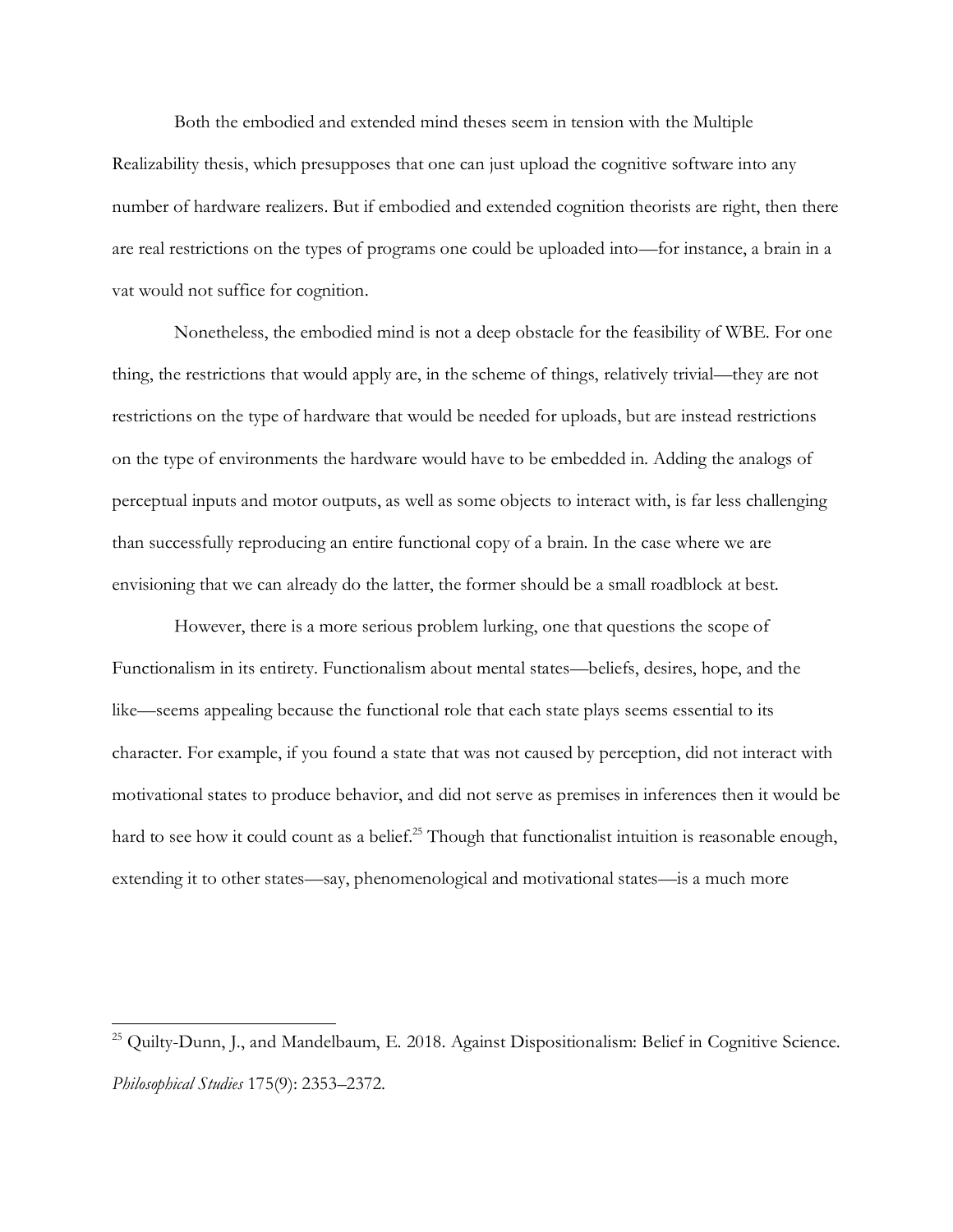tenuous proposition. Beliefs seem functional, but e.g., experiencing something as green seems less so. 26

Thus we again face the question: what level of granularity is necessary in order for WBE? What properties are the relevant ones that need to be recreated in order for emulation to be successful? One's take on whether the connectome will recapitulate cognition writ large will depend on one's theory of consciousness, even among Physicalists.

The theories of consciousness that matter for evaluating the prospects of WBE are theories of what makes a state phenomenally conscious. There are three major ones: 1) the Higher Order Thought theory (HOT); 2) the Global Workspace Theory; and 3) the Biological Theory.

All these theories give different answers to the question of what makes a state conscious. The HOT theory states that a first-order mental state becomes phenomenally conscious when a higher-order state takes the first state as its content.<sup>27</sup> In this way, consciousness is reduced to thoughts about mental states: a thought becomes conscious when we have another thought about it; a feeling becomes conscious when we have a thought about that feeling; and so on. HOT theory is friendly to WBE because the essential relation posited—that of a thought monitoring another mental state—is a functional one.<sup>28</sup> Monitoring mentions nothing of implementation or machinery

<sup>26</sup> See also Maudlin, T. (1989). Computation and consciousness. *The Journal of Philosophy*, *86*(8), 407- 432.

<sup>27</sup> Rosenthal, D. 2005. *Consciousness and Mind*. New York: Oxford University Press.

<sup>&</sup>lt;sup>28</sup> One could, in theory, be a HOT theorist but not be a functionalist (if say one rejected Functionalism about intentionality and had a non-functional specification of monitoring). That said, I cannot think of any non-functionalist Hot theorists.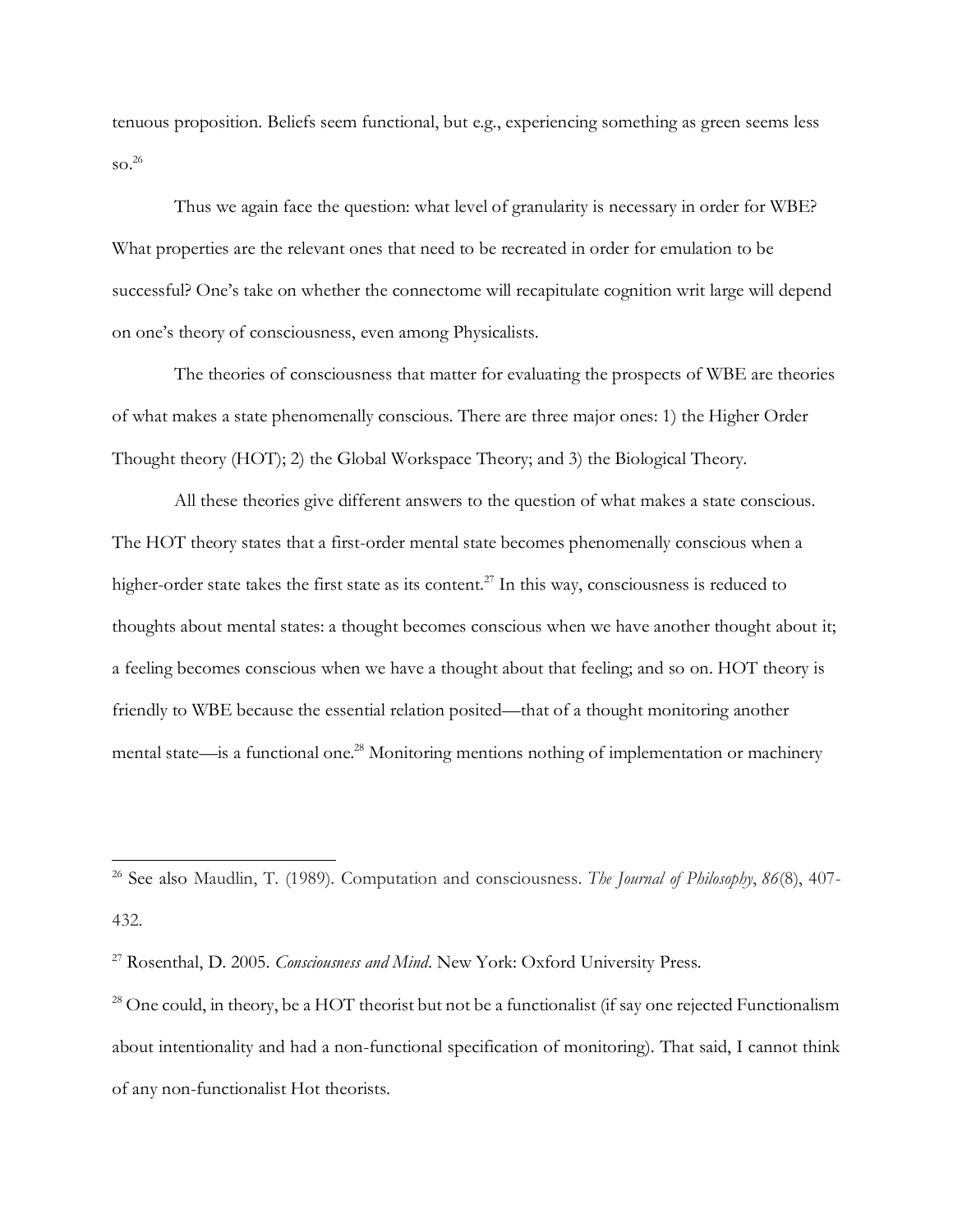at all, so should be able to be instantiated in many different ways, thus amenable to Multiple Realizability.

Global Workspace theory posits that any state that is "globally broadcast" is ipso facto phenomenally conscious. To be globally broadcast is a dispositional property: it is to be a state that is ready to be utilized by a varied array of other mental processes, such as reasoning, linguistic, and motoric processes. <sup>29</sup> Popular versions of global broadcasting posit competitive neural networks where sensory and frontal areas compete for resources, with the winner becoming conscious.<sup>30</sup> But none of the neural details, not even the use of neural nets, are essential to the view; instead they are just one way to flesh the view out. At its core, the Global Workspace theory is a functionalist view: it hypothesizes that to be phenomenally conscious is just to be a representation that is available to a host of consuming mental mechanisms (e.g., language production). In us, such consumption may involve details about competition between sensory and frontal cortices, however, that is a detail (most likely) about consciousness in us and not phenomenal consciousness *simpliciter*. Thus, Global Workspace theory allows that if we uploaded our connectome, we could replicate consciousness in a nonbiological substrate. In other words, Global Workspace, like HOT, is an essentially functionalist theory, one compatible with the Multiple Realizability thesis and WBE.

However, the third theory of consciousness—the Biological Theory—is where deep problems for WBE arise. The Biological Theory posits that the coding and interchange of

<sup>29</sup> Baars, B. 1988. *A Cognitive Theory of Consciousness.* Cambridge: Cambridge University Press.

<sup>30</sup> Dehaene, S., Changeux, J., Nacchache, L., Sackur, J., and Sergent, C. 2006. Conscious, Preconscious, and Subliminal Processing: A Testable Taxonomy. *Trends in Cognitive Science* 10(5): 204–211.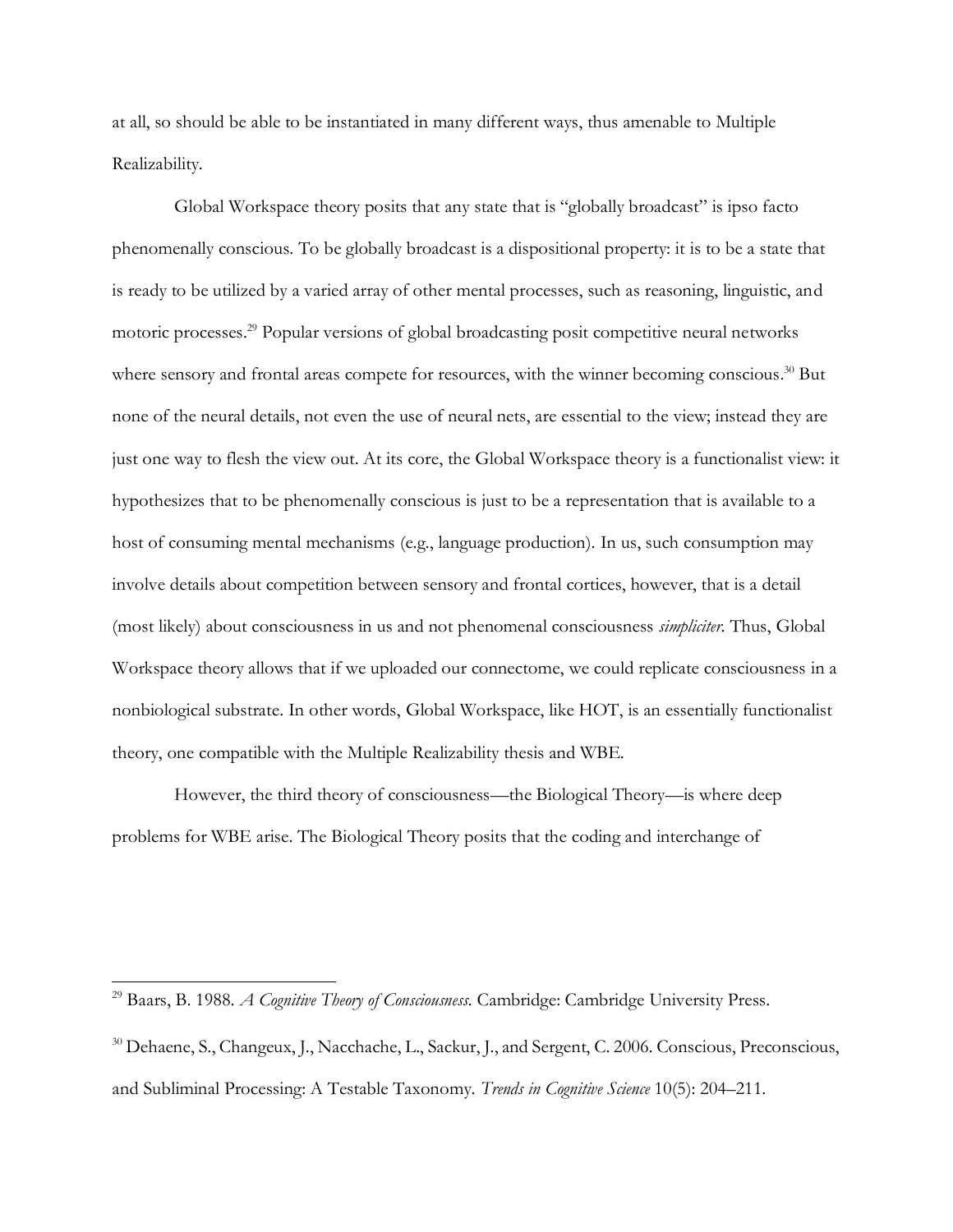information between electrical and chemical formats gives rise to consciousness, and that the specific neural hardware we use is essential to phenomenal consciousness.<sup>31</sup>

Some prominent arguments for the Biological Theory come from Ned Block: one argument relies on the explanatory gap, and the other perceptual overflow. The explanatory gap is the thesis that we do not have any idea of how a subjective state (such as seeing red, or hearing middle C on a piano) could be identical to an objective state (such as having a certain pattern of neuronal activation).<sup>32</sup> The thesis does not claim that in fact humans cannot in principle explain how objective states could give rise to subjective states. Instead, it is a theory about our current epistemic position, one which claims that at this moment we have no clue how psychophysical identities could be true.<sup>33</sup> The idea is that we do not yet possess the concepts to bridge this gap (although one day we may).

The existence of the explanatory gap is fairly untendentious, though the morals one should draw from it are more controversial. The Biological Theory takes the existence of the explanatory gap as support, as neither the HOT nor the Global Workspace view can explain why, if consciousness if a functional property, we should have an Explanatory Gap and the subsequent Hard Problem (Block 2009).<sup>34</sup>

<sup>32</sup> Levine, J. 1983. Materialism and Qualia: The Explanatory Gap. *Pacific Philosophical Quarterly* 64: 354–361.

<sup>31</sup> Block, N. 2009. Comparing the Major Theories of Consciousness. In M. Gazzaniga, ed., *The Cognitive Neurosciences*, 1111–1122. Cambridge, Mass.: MIT Press.

<sup>33</sup> Levine, J. (1983). Materialism and qualia: The explanatory gap. *Pacific Philosophical Quarterly*, *64*(4), 354-361.

<sup>&</sup>lt;sup>34</sup> I do not quite see how the explanatory gap is supposed to help the Biological Theory here, as it seems to also fall prey to the gap.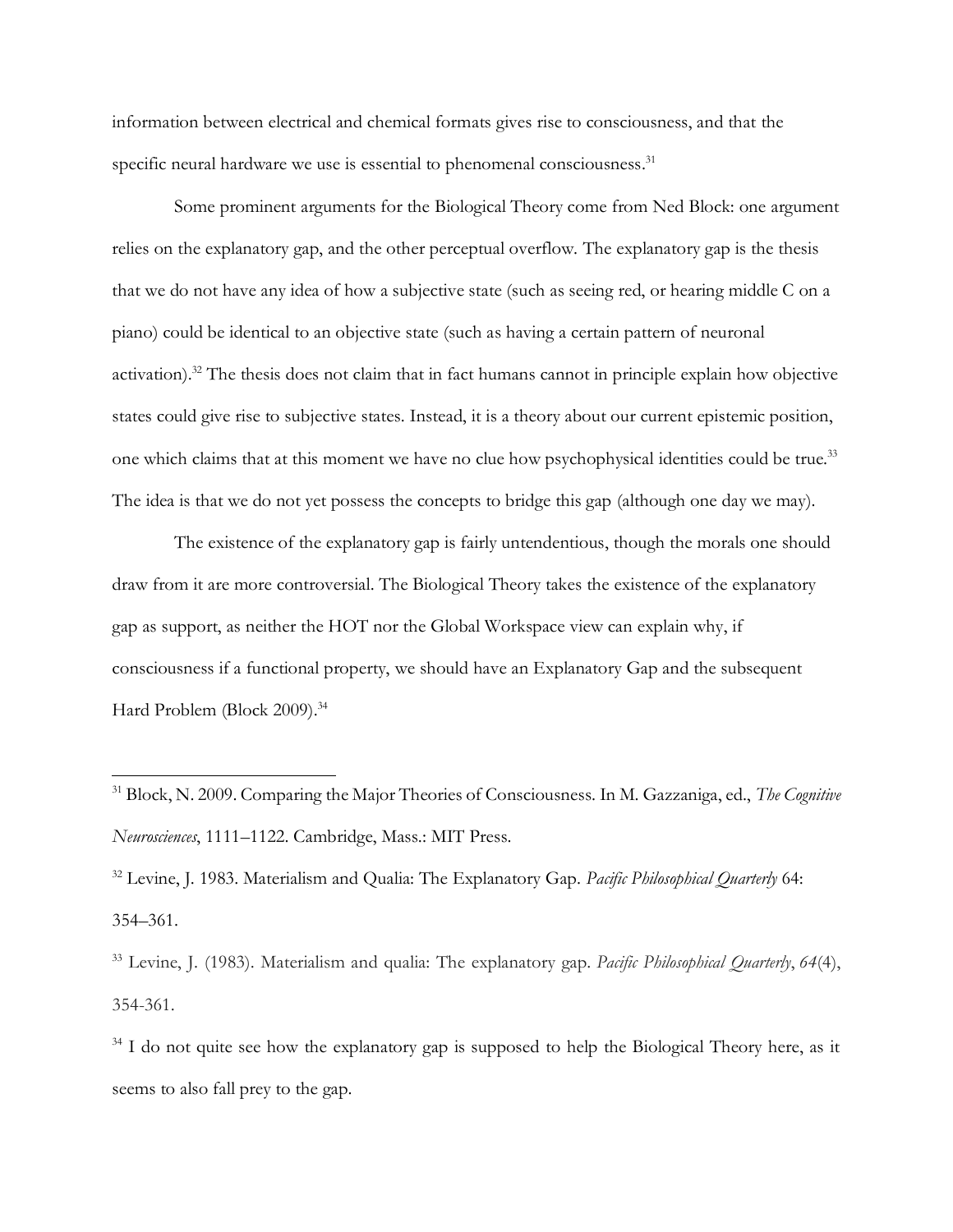Another argument Block puts forward in favor of the Biological Theory is that it is the only view that can explain phenomenal overflow. "Phenomenal overflow" describes situations where one's phenomenal consciousness—generally in perceptual situations—overflows cognitive access. Perception and phenomenal consciousness more generally seem *richer* than what cognition can conceptualize. Parade examples use the logic of a partial report paradigm.<sup>35</sup> Subjects see an arrangement of letters (e.g., three rows of four letters) for a brief period of time. The letters then disappear and the subjects are cued to one of the rows. Subjects can report three or four letters from any cued row. But if subjects are asked to report as many letters as possible without any cue, they can still report only three or four letters. That is, subjects appear to consciously see all of the letters during the presentation but can only consciously access three or four total letters from the twelveletter array. The rest of the letters are consciously perceived—they add to one's phenomenology but they are not consciously accessed.<sup>36</sup>

Theorists like Block (2011) use overflow to argue for the Biological Theory.<sup>37</sup> They argue that any functional view of consciousness, such as HOT or Global Workspace, would place the unseen letters in the appropriate functional role as dictated by those theories. Take Global

<sup>36</sup> For competing takes on overflow see Phillips, I. 2016. No Watershed for Overflow. *Philosophical Psychology* 29(2): 236–249 and Gross, S., and Flombaum, J. 2017. Does Perceptual Consciousness Overflow Cognitive Access? The Challenge from Hierarchical Processes. *Mind and Language* 32(3): 358–391.

<sup>35</sup> Sperling, G. 1960. The Information Available in Brief Visual Presentations. *Psychological Monographs* 74(11): 1–29.

<sup>37</sup> Block, N. 2011. Perceptual Consciousness Overflows Cognitive Access. *Trends in Cognitive Science*  15(12): 567–575.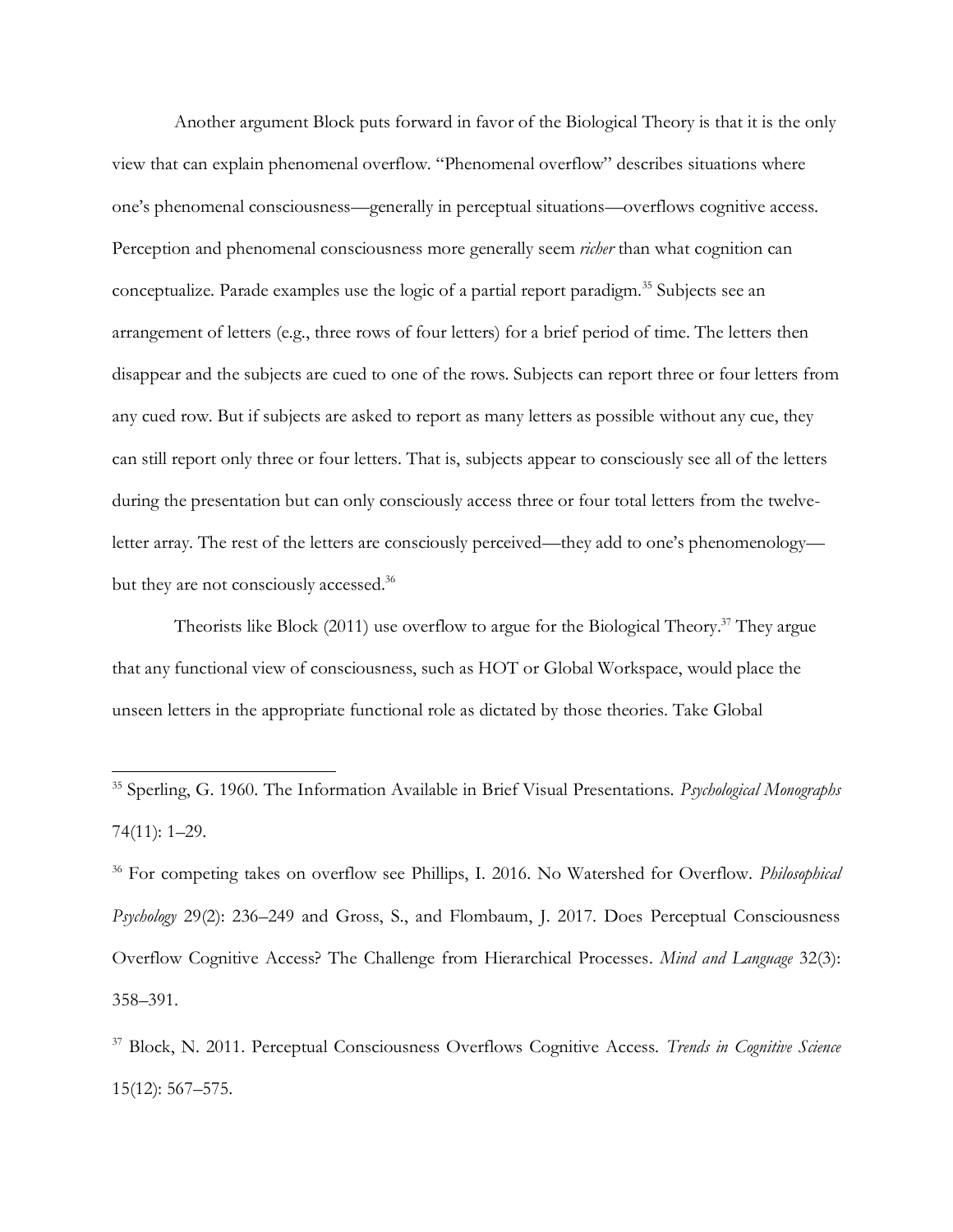Workspace theory: the letters are originally conscious (because they add to phenomenology); since they are conscious, they should be reportable because, by hypothesis, to be conscious is just to be available in the workspace, which entails being available to report. But the letters are not reportable even though they are conscious, thus, Block reasons, Global Workspace must be wrong.

The Biological Theory of consciousness is the only non-functionalist of the theories canvassed, and as such it can explain the richness of perception and experience by interpreting that richness as overflowing access. What makes a state conscious is not its dispositional properties (e.g., being available to report or being the content of another thought) but merely the state being caused (or realized) by the specific biological machinery we have.

The Biological Theory also finds support outside of any of the overflow arguments. The connectome is the level of grain that most theorists find plausible for positing as the functional basis of the mind.<sup>38</sup> But the connectome is just an anatomical wiring diagram—even electrical connections between neurons are left out.<sup>39</sup> A fortiori Connectomics is committed to the view that a subneuronal difference should not lead to a functional difference. But sub-neuronal differences do appear to lead to psychological differences. What causes the vast individual differences in phenomenology is extremely unclear at the moment. But the contribution of sub-neuronal properties is integral in a way that is rarely appreciated in the literature. Serotonin, dopamine, norepinephrine, histamine, and countless neuropeptides are not accounted for in the connectome; they count as part of the 'hardware' of our system. These neurochemical properties act as neuromodulators, affecting neuronal connections in fundamental ways, even changing basic

<sup>38</sup> Seung, ibid.

<sup>39</sup> Morgan, J., and Lichtman, J. 2013. Why Not Connectomics? *Nature Methods* 10(6): 494–500.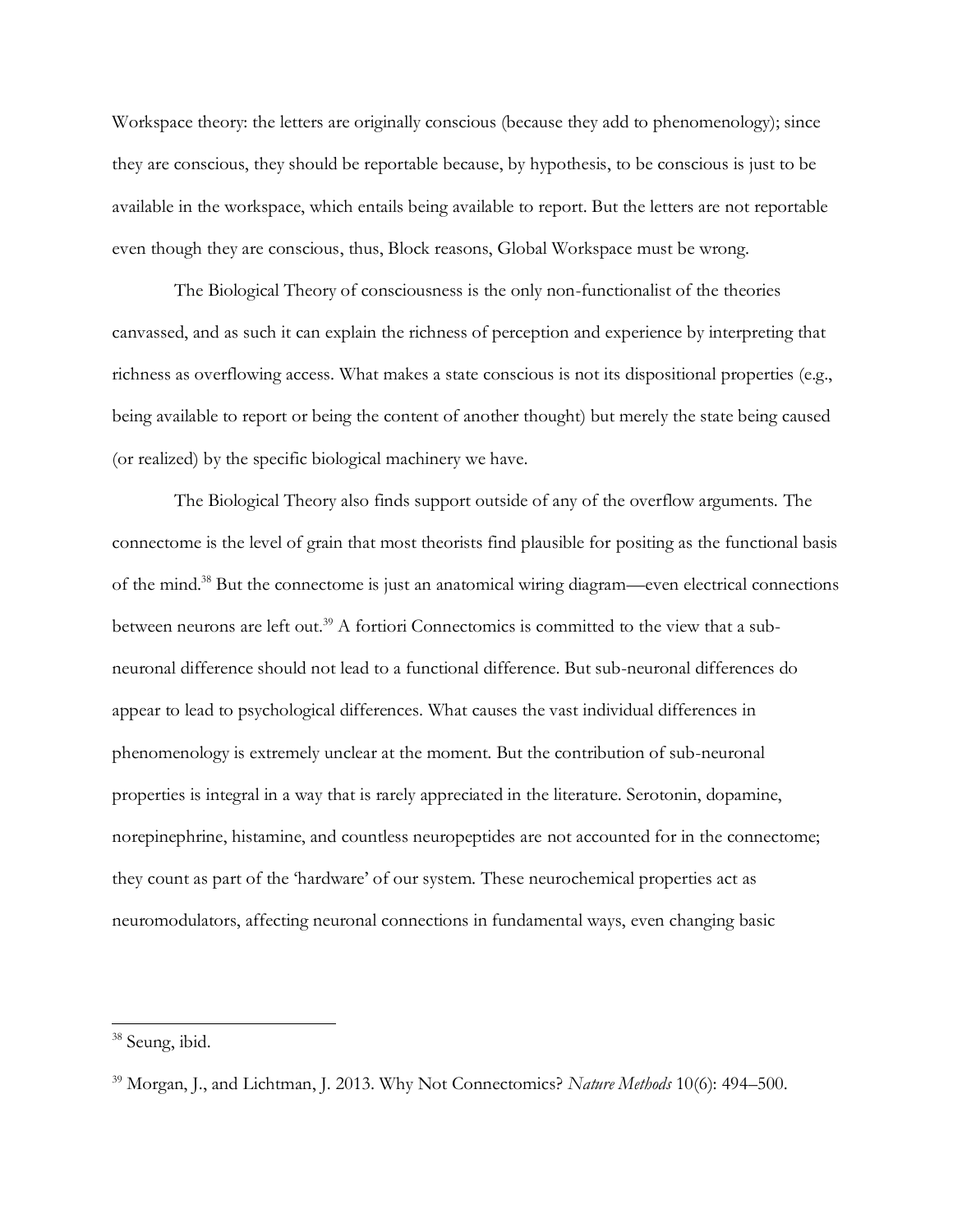neuronal functions. <sup>40</sup> In the connectome of *C Elegans*—a vastly easier connectome to understand than the human one—every neuron and synapse was subject to neuromodulation (ibid.).<sup>41</sup> The effect of neuromodulation is enormous in all nervous systems<sup>42</sup>:

Modulators can qualitatively alter the neuron's intrinsic properties, transforming neurons from tonic spiking to those generating plateau potentials or bursts. The effect of neuromodulators can activate or silence an entire circuit, change its frequency, and/or the phase relationships of the motor patterns generated.<sup>43</sup>

And again, this holds in much simpler creatures than human beings (e.g., in worms); it is reasonable to suppose that in the more baroque case of the human brain, neuromodulators (to say nothing of glial cells) take on an even greater role. After all, we depend on intervening on neuromodulators to change affective and motivational states—serotonin reuptake pharmaceuticals are not targeting neuronal connections, but neurochemicals. To put it mildly, it seems implausible that every neuron can have its basic function changed by its instantiation base yet also hold that the instantiation base would have no effect on any cognitive property.

Moreover, we have good evidence that some sub-connectomic properties do matter for psychology. For instance, steroids from the adrenal cortex, as well as from sex organs, are not

<sup>40</sup> Bargmann, C. I., and Marder, E. 2013. From the Connectome to Brain Function. *Nature Methods* 10(6): 483–490.

<sup>41</sup> *C Elegans* connectome is perhaps not the most favorable piece of evidence for WBE enthusiasts. It was mapped in 1986 and yet we still have little idea what function any of its neuronal connections subserve, even though it only has ~300 neurons as opposed to our 100 billion or so neurons.

<sup>42</sup> Marder, E. (2012). Neuromodulation of neuronal circuits: back to the future. *Neuron*, *76*(1), 1-11.

<sup>43</sup> Bargmann, C. I., and Marder, E. 2013, p486.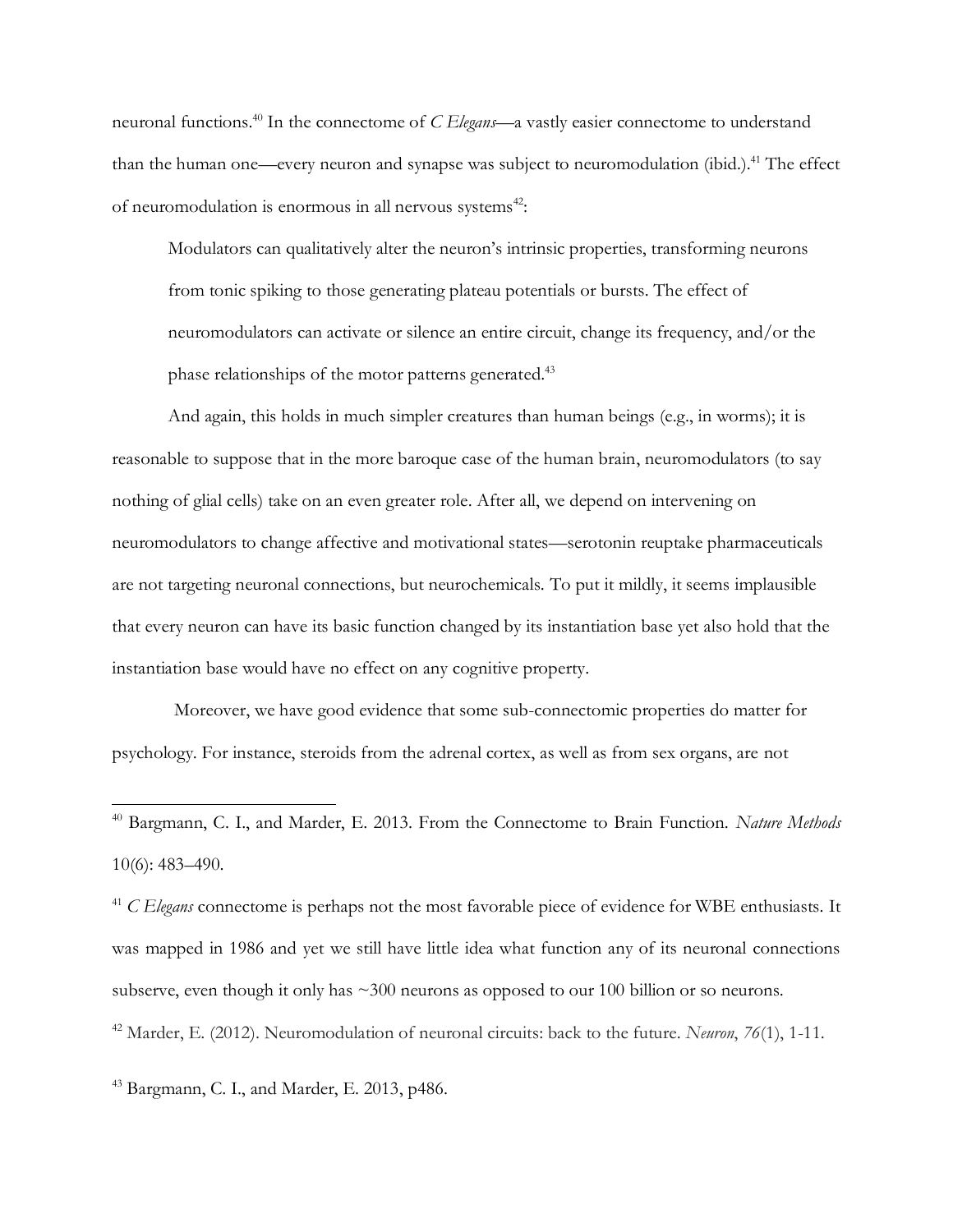captured by the connectome. <sup>44</sup> But increases in (e.g.,) testosterone plainly do affect a wide range of behavior, such as testosterone's ability to predict aggression (cortisol and serotonin do too). <sup>45</sup> Even some of Connectomics biggest proponents seem to see this problem, though perhaps not the consequences of it: "The ability of pharmacological agents to rapidly induce sleep, tranquility, excitement, hallucinations and so on means that the behavioral state can be dramatically altered probably without any modification to the connectome." <sup>46</sup> Of course, to be excited or tranquil is to be in a particular psychological state.

This is not to say that the Biological Theory is true. In consciousness studies—as elsewhere in science—ruling out false theories is the goal, whereas finding true theories is a bit idealistic. Perhaps the best response for functionalists is to become subneural functionalists, where the properties that matter for functional realization are lower-level than neuronal—perhaps much lower level (e.g., perhaps biochemical, or perhaps subatomic). This would be an interesting discovery—the idea that neural properties are not the functional realizers of the mind is, at the very least, very surprising. Moreover, the resulting dilemma itself, that one is forced to be a Biological Theorist or a subneural functionalist, is an interesting enough endpoint.

But becoming a subneural functionalist is also rather destructive to the idea that WBE is the best chance to achieve Superintelligence or immortality. Subneural functionalism contravenes the "nonorganicism" that allow futurists to champion WBE in the first place. The reason WBE is so

<sup>&</sup>lt;sup>44</sup> Morgan and Lichtman 2013, p496.

<sup>45</sup> Montoya, E., Terbrug, D., Bos, P., and van Honk, J. 2012. Testosterone, Cortisol, and Serotonin as Key Regulators of Social Aggression: A Review and Theoretical Perspective. *Motivation and Emotion*  36(1): 65–73.

<sup>46</sup> Morgan and Lichtman 2013, p497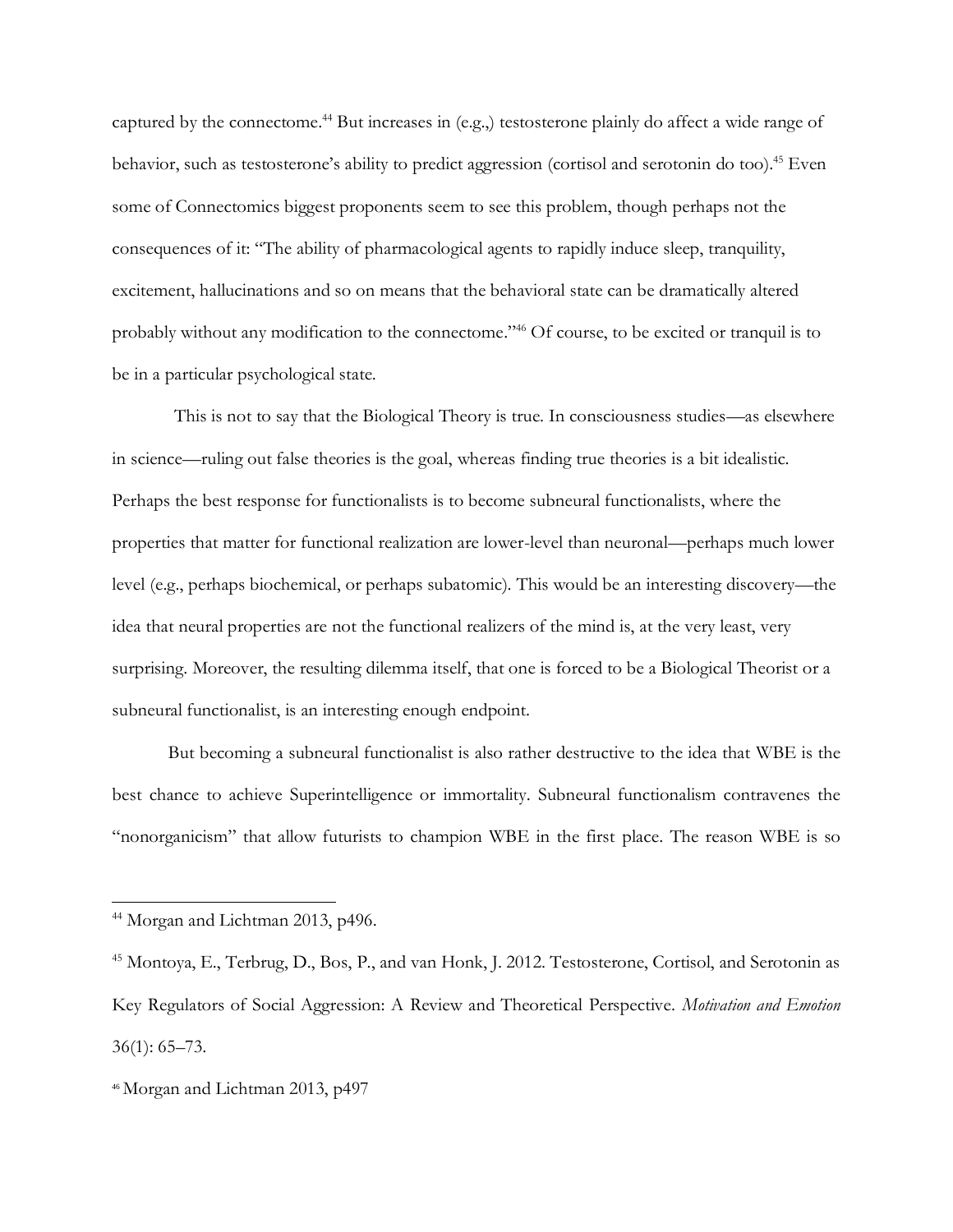appealing to transhumanists, futurists, and the like is that it seems much less far-fetched than all the other routes to posthuman intelligence. WBE is supposed to be a data saver; it supposes that all we need to do is upload the functional properties, so we do not need to know how the whole brain works (or the whole body works, or the whole species works, or the whole universe works). However, the more low-level the functional properties are, the more we will need to know (and the more information we would need to upload), meaning we would be much further away from achieving uploading than even skeptics might assume. If the relevant level of detail demands molecule-formolecule duplication, then WBE looks to be entirely unfeasible as an engineering project in even the medium-to-far term (and possibly computationally intractable).

So, if subneural functionalism is true, then the viability of WBE is in trouble. But we can go further still, for if the Biological Theory is true, much deeper theoretical revisions will be needed. If the Biological Theory is true, Multiple Realizability, Computationalism, and even Functionalism cannot be true of the entire mind. These theories may be true of propositional attitudes, or some other aspect of cognition, but they are not true of consciousness, in which case the mere possibility of machine consciousness and WBE is imperiled. This moral has not been lost on the proponents of the Biological Theory, such as Ned Block: "The Biological Theory says that only machines that have the right biology can have consciousness, and in that sense the biological account is less friendly to machine consciousness" (Block 2009, p1119). Of course, we are not in a position to say that the Biological Theory is true. But it's enough to note that it is, at this time, still very much alive, one of the very few live theories we have of consciousness, even if it is extremely underspecified.

#### **Should Whole Brain Emulator Optimists Care about Consciousness?**

In discussing the viability of WBE, Sandberg opined that "there doesn't seem to be any convincing knock-down arguments within the philosophy of mind against WBE" (Sandberg 2013, p261).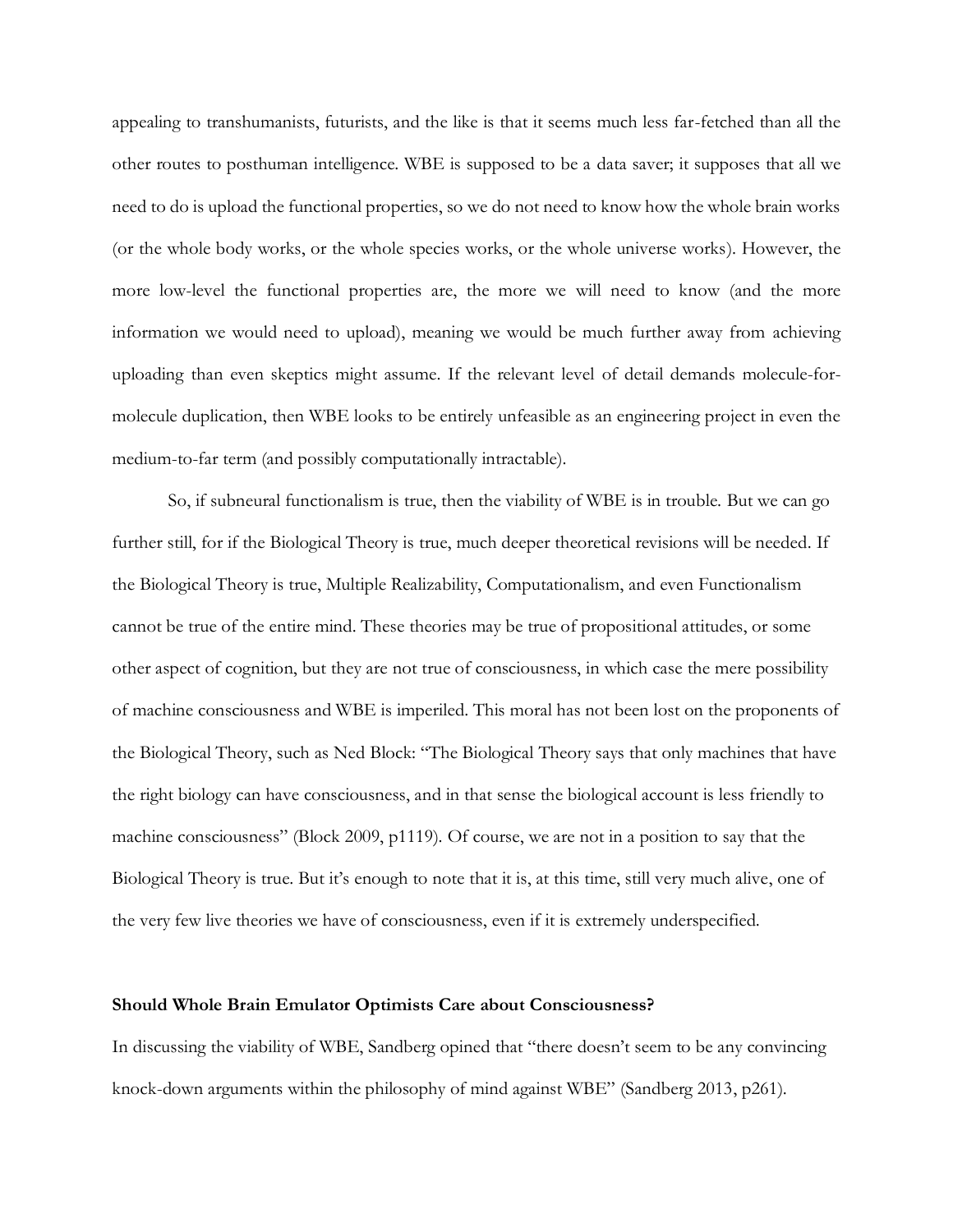Although there is not a knock-down argument against it, there is reason to have serious skepticism about WBE's viability and this, in turn, reveals some deeper problems in the metaphysics of mind.

Before concluding, let us take a step back to consider the big picture: what did we want WBE for anyway? Only two ends have been put forth. The first is as a step towards achieving superintelligence, and the second is for achieving immortality. I take these in turn.

As a reminder, the route to superintelligence went through using WBE to upload humanlevel intelligence. Once we have a cheap and easy way to produce and store human intelligence, we can create an enormous amount of uploads and then put them to the task of discovering the breakthroughs that can lead to superintelligence.

How much would consciousness matter for this program? Say the Biological Theory is only true for phenomenal consciousness. Could the rest of cognition then be captured by the connectome, in which case WBE could still lead to superintelligence? The question turns, in part, on whether there can be intentionality without phenomenology. Having some unconscious intentional states—like beliefs—is a commonly enough held position.<sup>47</sup> But could there also motivation, or desire, without any phenomenology? That seems much less clear. What it is to desire something seems to involve feeling a certain way. Likewise, what it is to be motivated has an aversive quality to it, which is just to say that some motivations appear to have some phenomenology.

<sup>47</sup> Mandelbaum, E. 2014. Thinking Is Believing. *Inquiry* 57(1): 55–96. For a defense of phenomenal intentionality see Kriegel, U. 2013. The Phenomenal Intentionality Research Program. In U. Kriegel (ed.), *Phenomenal Intentionality* (pp. 1-26). OUP, 2013.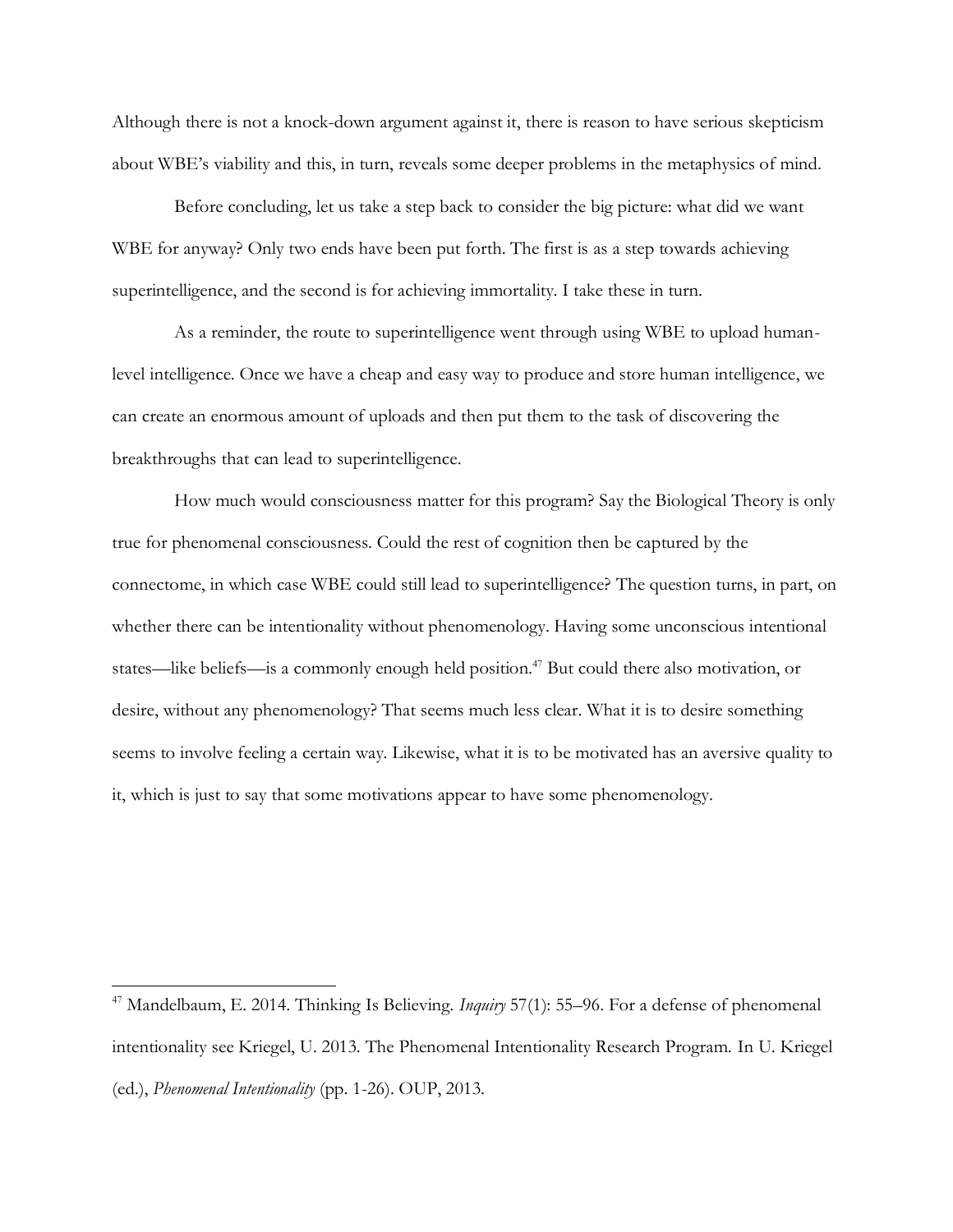If we want uploads to do anything, they will have to be motivated.<sup>48</sup> Cognition without conation is just a spinning wheel connected to nothing. Having a billion more human-level intellects available to work on a problem will only help solve the problem if they are designed to solve the problem or motivated to do the work. Part of the appeal of uploads is that we wouldn't have to design any particular goal for them, for doing so takes us far beyond merely uploading a connectome. Since we won't be able to design uploads with the goal of solving any particular problem, uploads will only act if they are intrinsically motivated to. If they have no motivations, then they will not do anything on their own.

The problems for WBE get even worse. Many theories of the attitudes dictate that to have any beliefs at all, one must have other propositional attitudes, particularly desires and motivations.<sup>49</sup> If there are no desires, then uploads may not even have beliefs, for, so the thought goes, part of the functional role that is constitutive of belief is that they interact with desires to cause action. If uploads do not have beliefs, it is hard to see how they could ever engage in thinking as they would lack the premises of thoughts (and the desires to go through the bother of transitioning from thought to thought). $50$ 

<sup>48</sup> One may argue that cars and calculators do things without being motivated, but they do so at the behest of intelligent, motivated designers and users. Even Bostrom's paperclip maximizer has to be seen as either having the motivation to turn everything into paperclips or had been given the function to do so. Bostrom, N. 2014. Superintelligence: Paths, Dangers, Strategies. Oxford: Oxford University Press.

<sup>49</sup> Fodor, J. 1987. *Psychosemantics: The Problem of Meaning in the Philosophy of Mind*. Cambridge: MIT Press. <sup>50</sup> Quilty-Dunn, J., & Mandelbaum, E. 2018. Inferential transitions. *Australasian Journal of*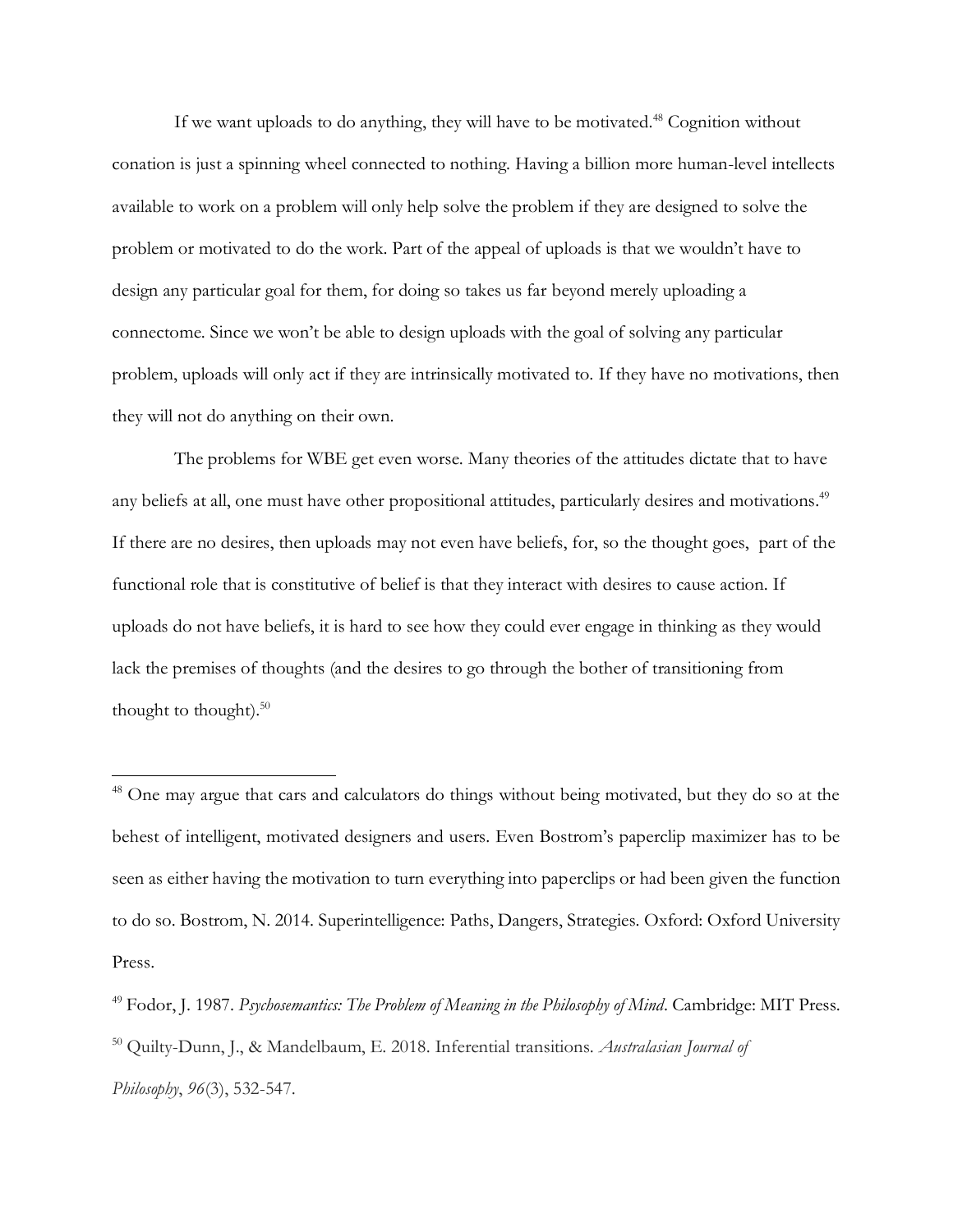There is an even more exotic argument against the existence of beliefs that are totally disconnected to phenomenology. It starts by noting that our beliefs matter to us. When we encounter disconfirming information it *hurts* and immediately causes us to readjust our beliefs, often perversely increasing credence in the proposition under attack.<sup>51</sup> Some hold that this is a defining feature of belief, so that any state that did not act this way would not be a belief.<sup>52</sup> If this is right, then if the connectome did not include valences, uploads could not have beliefs. And this argument generalizes for any mental state where valence plays a constitutive role.

If uploads lacked beliefs and desires, then they would just be giant calculators that we neither know how to control nor understand the mechanics of. Recall that the appeal of WBE was its nonorganicism, which allows that we could copy the brain without the need to understand how all of it works—this is what was supposed to move up the timetable of feasibility for WBE versus any other technologies. Then once we had the uploads, we could reason with them the way we would with any belief/desire-based agent. But if uploads don't have the normal attitudes, we will have no idea how motivate them to do anything—it's not even clear that they would be able to be motivated. In that case, we'd have to go back to a more fine-grained stance to affect their behavior, which would demand another conceptual breakthrough.

WBE's promise for immortality raises even murkier questions. We generally think the issue of immortality and uploads boils down to the question of whether uploading your mind without consciousness would suffice for immortality. But even smaller questions about consciousness fester:

<sup>51</sup> Mandelbaum, E. (2019). Troubles with Bayesianism: An introduction to the psychological immune system. *Mind & Language*, *34*(2), 141-157.

<sup>52</sup> Porot, N., & Mandelbaum, E. (2021). The science of belief: A progress report. *Wiley Interdisciplinary Reviews: Cognitive Science*, *12*(2), e1539.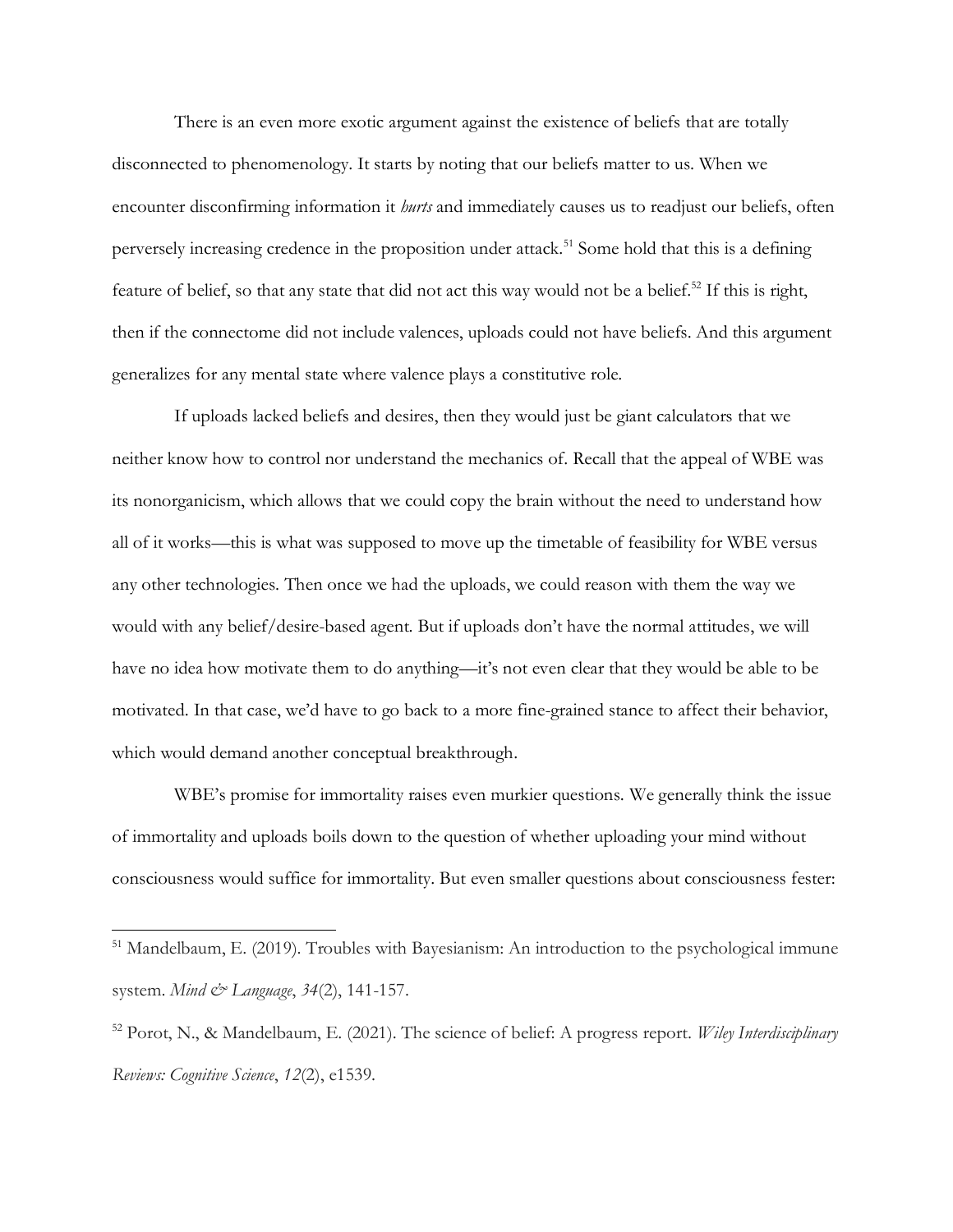might one's particular type of phenomenology matter for capturing identity? Does one's character intimately involve the kind of phenomenology they have? Maybe you could be you even with a different character. This is not totally implausible—people can change their personality throughout their lifespan (though whether that actually makes a change in personhood is tendentious).<sup>53</sup> Yet some of the properties that seem deeply central to our self-conception would be left out. Above we noted that tranquility, excitement, and the like will be left out of the connectome, but these properties are plainly not just properties at the edges of our identity but instead are often integral to who we are. People think of themselves as, e.g., deeply energetic, or extremely calm and patient. But those personality traits would be left out of the connectome. Could your connectome duplicate you even if it was (e.g.,) a sickly sloth while you are a dynamo bursting at the seams with energy and ideas?

Even without taking a stand on what exactly personal identity amounts to, it appears that what it is like to be you does have some bearing on what it is to be you. And if that is the case, then the biggest roadblock to the grandiose promise of WBE—uploads—is that our biological machinery itself may be responsible for a good deal of our cognitive life. The problem is not just that you (e.g.,) see deep purple whereas the upload version of you would experience periwinkle. It is that to exist as you would involve some of the full panoply of emotions, feelings, depths, and depravities of everyday life, and these would be left out of the uploads.

This doesn't mean that we should endorse Mysterianism or be sure that uploading is necessarily impossible. The world never ceases to surprise. Perhaps one day we will be able to upload full wiring diagrams into hardware just like ours. But if so, that would no longer be emulating

<sup>53</sup> Strohminger, N., and Nichols, S. 2014. The Essential Moral Self. *Cognition* 131(1): 159–171.